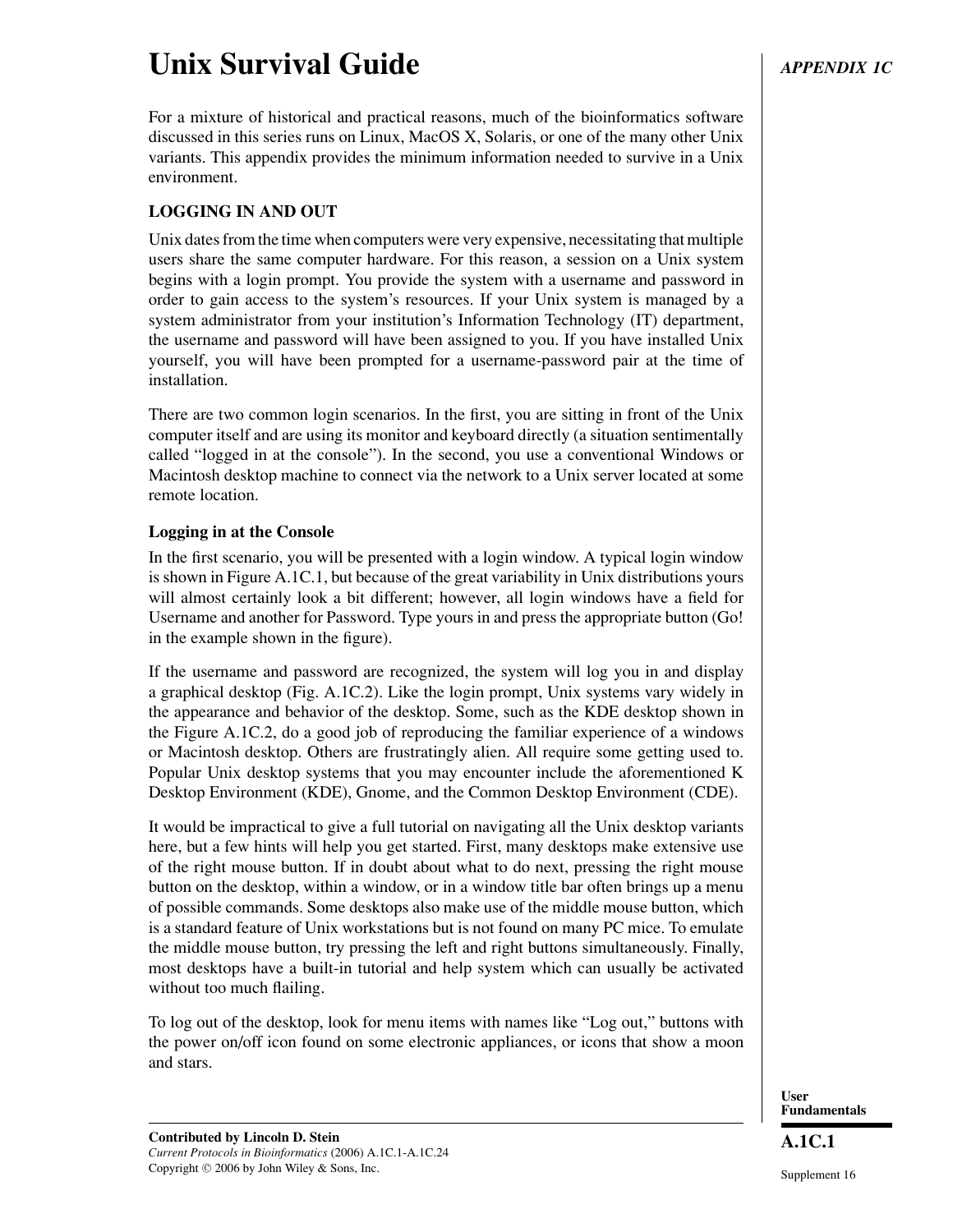

**Figure A.1C.1** A typical login window for "logging in at the console."



Figure A.1C.2 K Desktop Environment (KDE) at point of successful login.

## **Logging in Remotely**

If the Unix system you wish to access is located remotely, you will use one of several remote access programs to log into it from your desktop machine. These programs range from extremely bare-bones terminal emulators that provide you with a 24-line by 80 character text-only window to sophisticated graphical emulators that will display the Unix graphical desktop on your PC or Macintosh.

**Unix Survival Guide A.1C.2**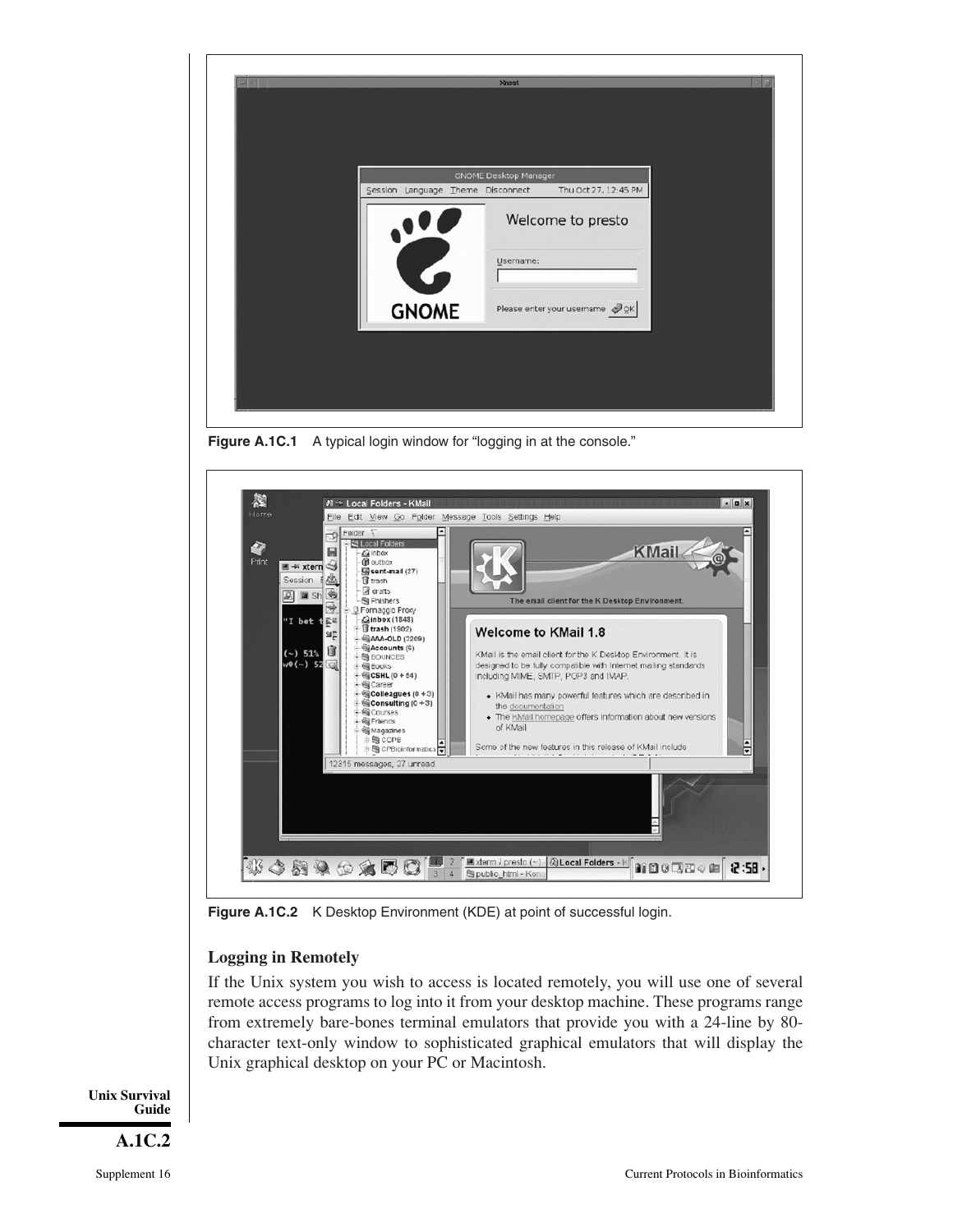Which terminal emulation program you use depends on the capabilities of your desktop machine, the configuration of your local area network, and what software is installed on the Unix machine. Typically, your system administrator or IT department will tell you what remote access software to use. Common remote login packages are listed below (see Internet Resources).

More information on using the graphical remote access protocols based on VNC and the X windows systems are given in *APPENDIX 1D*. Here we will assume that you will be logging in using a text-only terminal emulator.

## *Logging into a remote system from a PC*

If you are on a Microsoft Windows 95 or higher system, a simple terminal emulator is already installed on your system; however, it is a bit hidden. Select Run Command... from the Start menu, and when prompted type in telnet. This starts up the Telnet program which displays a plain white window and simple menu bar. From the Telnet window's Connect menu, select Remote System... to bring up a dialogue box that prompts you for the name of the host with which to connect and the connection settings you wish to use. By and large, the default connection settings will work, so don't change them. Just enter the name of the Unix machine to which you wish to connect (using its dotted internet name or address) and press Connect.

Telnet will now attempt to connect to the indicated machine. If successful, the terminal window will display a login prompt (Fig. A.1C.3). Type your login name and password, pressing Enter each time. If you successfully log in, the remote host will print a greeting, a status message, and possibly a pithy quote of the day as shown in the figure. The remote host will start the command-line shell, and print an input prompt, which is shown in Figure A.1C.3 as the cryptic series of characters ( $\sim$ ) 51%.

Since Unix is a multiuser operating system, you can log into the same system multiple times. Simply repeat the login procedure described above as many times as you wish.

| Telnet - prego.lsjs.org    |                       |                                                                            | $ \Box$ $\times$ |
|----------------------------|-----------------------|----------------------------------------------------------------------------|------------------|
| Connect Edit Terminal Help |                       |                                                                            |                  |
| prego login: Istein        |                       |                                                                            |                  |
| Password:                  |                       |                                                                            |                  |
| Linux 2.4.7.               |                       |                                                                            |                  |
| You have new mail.         |                       | Last login: Sun Mar 10 10:57:18 -0500 2002 on pts/0 from prego:10.0.       |                  |
|                            | -- Heard in Bethlehem | I don't care what star you're following, get that camel off my front lawn! |                  |
| $(^\circ)$ 51%             |                       |                                                                            |                  |
|                            |                       |                                                                            |                  |
|                            |                       |                                                                            |                  |
|                            |                       |                                                                            |                  |
|                            |                       |                                                                            |                  |
|                            |                       |                                                                            |                  |
|                            |                       |                                                                            |                  |
|                            |                       |                                                                            |                  |
|                            |                       |                                                                            |                  |
|                            |                       |                                                                            |                  |

**Figure A.1C.3** Successful remote login using Telnet.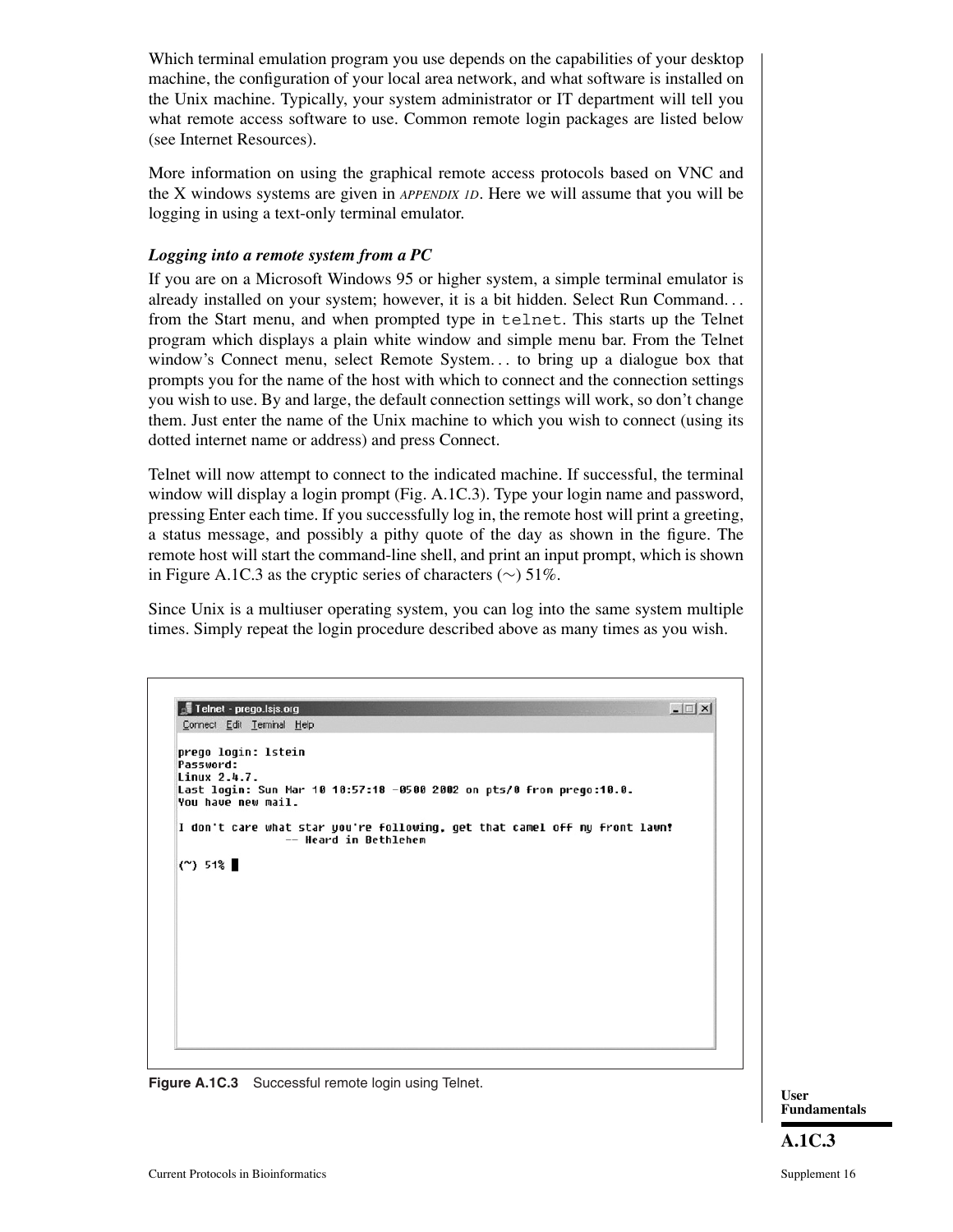#### *Logging into a remote system from a Unix system*

If you are using a Unix system and wish to log into another system remotely, open up the command line window. Depending on how your system is configured, this may be called a "shell window," "command window," or "terminal window." Now, use one of the terminal emulators Telnet or SSH to connect to the remote machine. Telnet uses an older communication protocol that sends all text across the network in unencrypted form. Ssh uses a newer protocol that encrypts all outgoing and incoming communication. Because of security concerns, we highly recommend SSH if it is available, but using it requires that it be supported by both the local and the remote machines, which is usually, but not always, the case.

To connect to the remote machine named host.example.com using Telnet, type telnet host.example.com at the command line and press return. As described earlier, Telnet will attempt to contact the named machine, and, if successful, will prompt you for your username and password. SSH works similarly; imply type ssh host.example.com.

## *Logging into a remote system from a Macintosh*

Recent versions of the Macintosh run Mac OSX. Mac OSX is itself a Unix system, and most, if not all of the bioinformatics tools described in *Current Protocols in Bioinformatics* will run on a Macintosh under this platform. However, some of the tools that have graphical user interfaces will require installation of X Window server software. This is described in *APPENDIX 1D*, X Window Survival Guide.

In order to log into a remote Unix machine (e.g., Linux or even another Macintosh running under OSX), you will use the command line tool that comes standard with Mac OSX. Using the Finder, look for the Terminal application in the Applications area in the Utilities folder. Double-click the Terminal to launch it, then proceed as described for the Unix login. SSH is standard in Mac OSX, and we highly recommend that you use that application if the remote host supports it.

#### *Logging out*

To quit a terminal emulator session, you may either close its window or type logout at the command line prompt. You can also quit the emulator application entirely, but this will have the effect of closing all open sessions.

## **USING THE COMMAND SHELL**

Despite the graphical desktop environments now becoming prevalent, Unix is still very much a command-line oriented system. You issue instructions to the system by typing cryptic commands in a terminal window, and the output of programs are displayed as text inside the same window. Most bioinformatics packages are command-line oriented, and even for those few that use windows, menus, and mouse clicks, you will still have to install and possibly invoke them from the command line.

The Unix program that accepts and processes commands is called the "shell." It is a simple program that prints out a command-line prompt, waits for you to type a command and press the Enter key, and then runs the command. After the command is complete, the shell again prints the command line prompt, awaiting further instructions.

If you have logged into the system using a terminal emulator, you are already running a shell. Otherwise, if you are using a graphical desktop, you will need to launch a terminal emulator within the desktop environment in order to interact with the shell. To do this, look for a menu command called Shell, Terminal, Console Xterm, or some variant of

**Unix Survival Guide**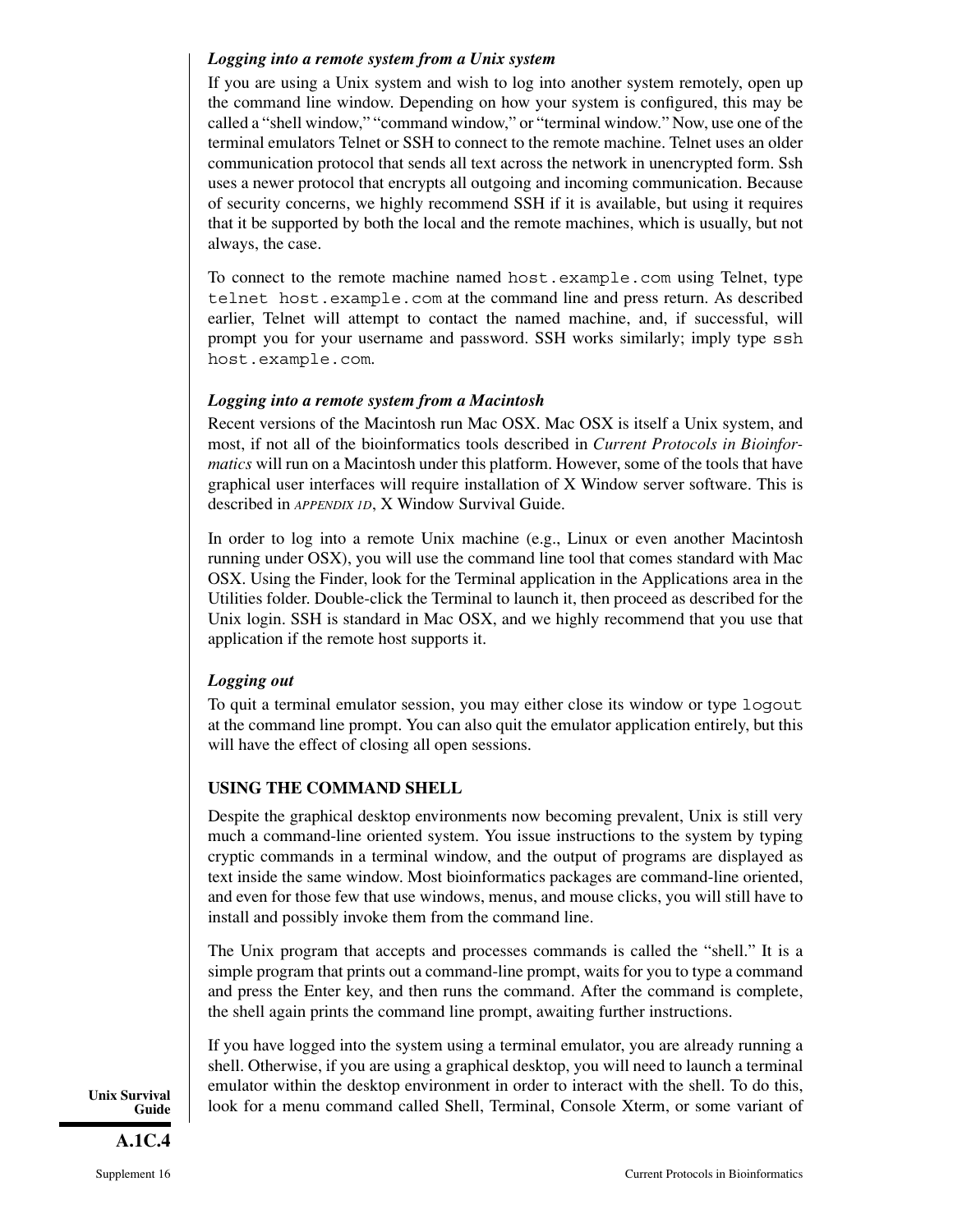```
(\sim/docs) 72%
(docs) 495>
bash>
lstein@prego.lsjs.org>
lstein@pesto:~>
72%
$
```
**Figure A.1C.4** Some shell command-line prompts.

the above. Icons that launch terminal emulators take the form of stylized shells or little desktop PCs. Running one of the emulators creates a terminal window similar to those used by the Windows and Macintosh emulator programs. One advantage provided by the desktop environment terminal emulators is that you can resize them at will. You can also launch multiple emulators, and each one will run a different shell session.

Regardless of whether you have logged in graphically or remotely, the terminal emulator will be displaying a command-line prompt. The exact appearance of this prompt depends on the variant of Unix you are using, which shell program (there are several), and how the system has been configured. A few common command-line prompts are shown in Figure A.1C.4. Prompts typically contain a short amount of status information (e.g., the time of day, your login name, the hostname, or the number of commands you have typed) followed by one of the characters " $\%$ ", ">", or "\$".

Working at the command line will be a foreign experience to many readers. Although it will never be completely painless, a few features do make working at the command line easier. First, most command-line shells offer in-place editing. You can use the left and right cursor keys to move the text insertion point back and forth on the command line in order to insert and delete characters. The backspace key will delete characters to the left of the insertion point, and the delete key, or sometimes Control-D, will delete characters to the right of the insertion point.

If you find yourself repeating many commands with minor variations, the up  $(†)$  and down (↓) cursor keys will activate the shell's "command history" feature. Pressing the up-cursor key will insert the last-issued command at the prompt. Pressing  $\uparrow$  again will fetch the command previous to that, and so forth. You can press Enter to reissue the command, or use the cursor keys to edit the command prior to issuing it again.

Most shells also offer a "command completion" feature. With this feature, you can type the first few letters of a command or file name and then press the Tab key. The shell will complete the command for you, or, if what you typed was ambiguous, display a number of alternatives from which to make a selection

# **Command Syntax**

Unix commands are case-sensitive, meaning that the commands  $mkdir$  and  $Mkdir$  are not the same. The first command will create a new directory. The second is not recognized on typical Unix systems and will result in a Command not found warning. Unix commands typically take arguments that are separated from the command name by one or more spaces called "whitespace." As a concrete example, the mkdir command takes a series of arguments giving the names of the directories to create. This command will create three directories named "docs," "toy," and "experiments":

(∼) 51% mkdir docs toy experiments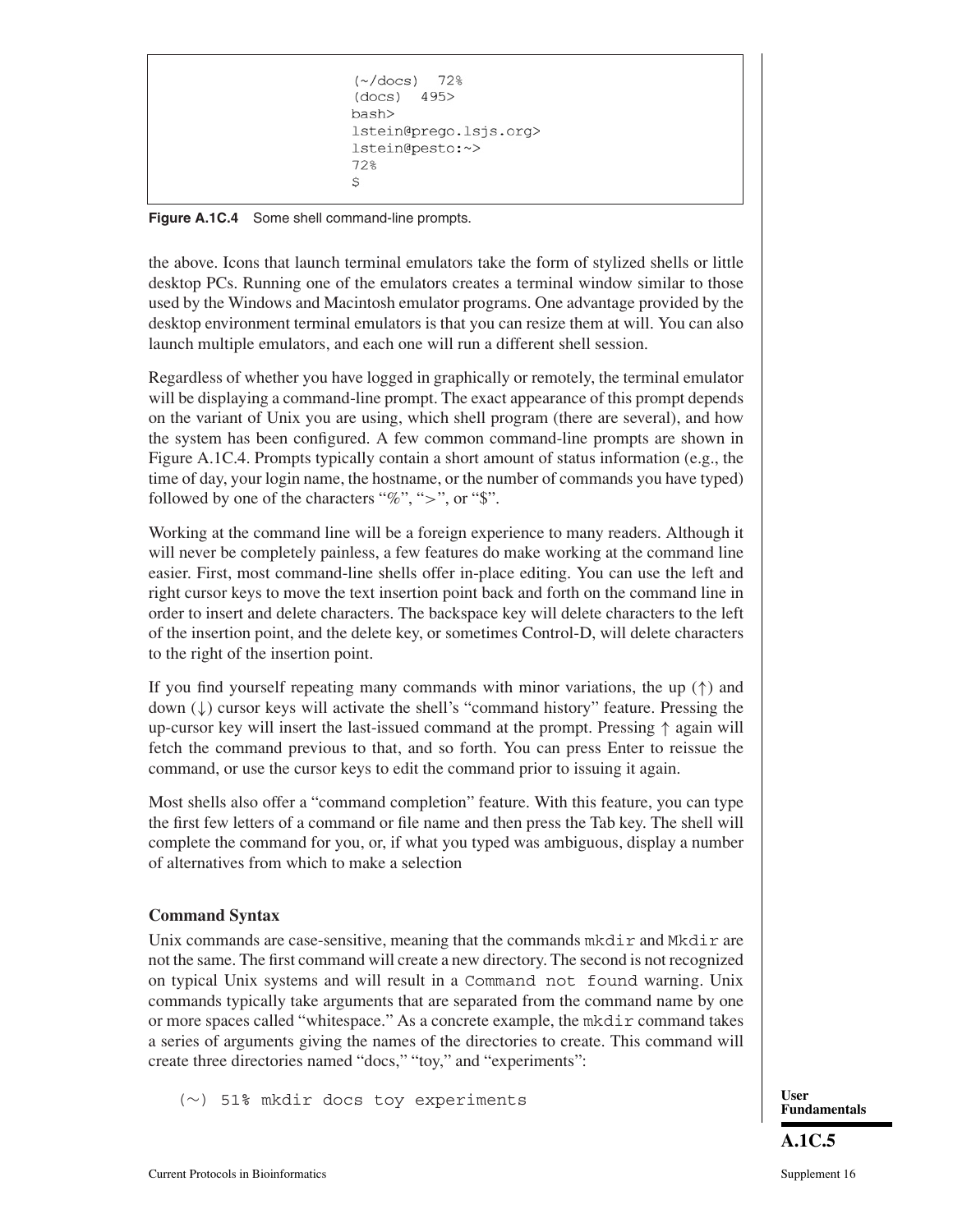To pass an argument that contains whitespace, surround it with double or single quotes. In contrast to the previous example, this one will create two directories, one named "docs" and one named "toy experiments":

(∼) 51% mkdir docs ''toy experiments''

#### *Options*

Many Unix commands accept "options" which modify their behavior. Depending on the command, its options may be single-letter codes preceded by a hyphen, as in -v, or fully spelled-out words preceded by two hyphens, as in --verbose. Options come after the command name and before any arguments. For example, to have the mkdir command print out what it is doing, use the --verbose option:

```
(∼) 51% mkdir --verbose docs toy experiments
 mkdir: created directory 'docs'
 mkdir: created directory 'toy'
 mkdir: created directory 'experiments'
```
#### **Getting Information on Commands**

When given the -h or --help options, most commands will print out a brief usage summary. Try -h first, and if that doesn't work try --help as shown in Figure A.1C.5.

#### *Manual command*

For more detailed help the man (manual) command is extremely useful. Invoke it with the name of the command you wish help on (e.g., man mkdir). This will display a page of detailed information on how to use the command. If you don't know the name of the command for which you are looking, try the apropos command (e.g., "apropos directory") to generate a list of commands that might have something to do with the function for which you're looking.

The man command may use a "pager" to display a manual page that is longer than will fit comfortably into a terminal window. The pager is very simple. It displays a single

```
\mathsf{A}(\sim) 51% mkdir -h
 mkdir: invalid option -- h
\mathbf{B}(\sim) 52% mkdir --help
 Usage: mkdir [OPTION] DIRECTORY...
Create the DIRECTORY(ies), if they do not already exist.
-m, --mode=MODE set permission mode (as in chmod), not rwxrwxrwx - umask
-p, --parents on error if existing, make parent directories as needed
                 print a message for each created directory
-v, --verbose
--help display this help and exit<br>--version output version information and exit
Report bugs to <br/>bug-fileutils@gnu.org>.
```
**Figure A.1C.5** To get help on the use of the  $m$ kdir command, the  $(A)$  -h option is used (unsuccessfully), followed by the longer  $(B)$  -help (successful).

**Unix Survival Guide**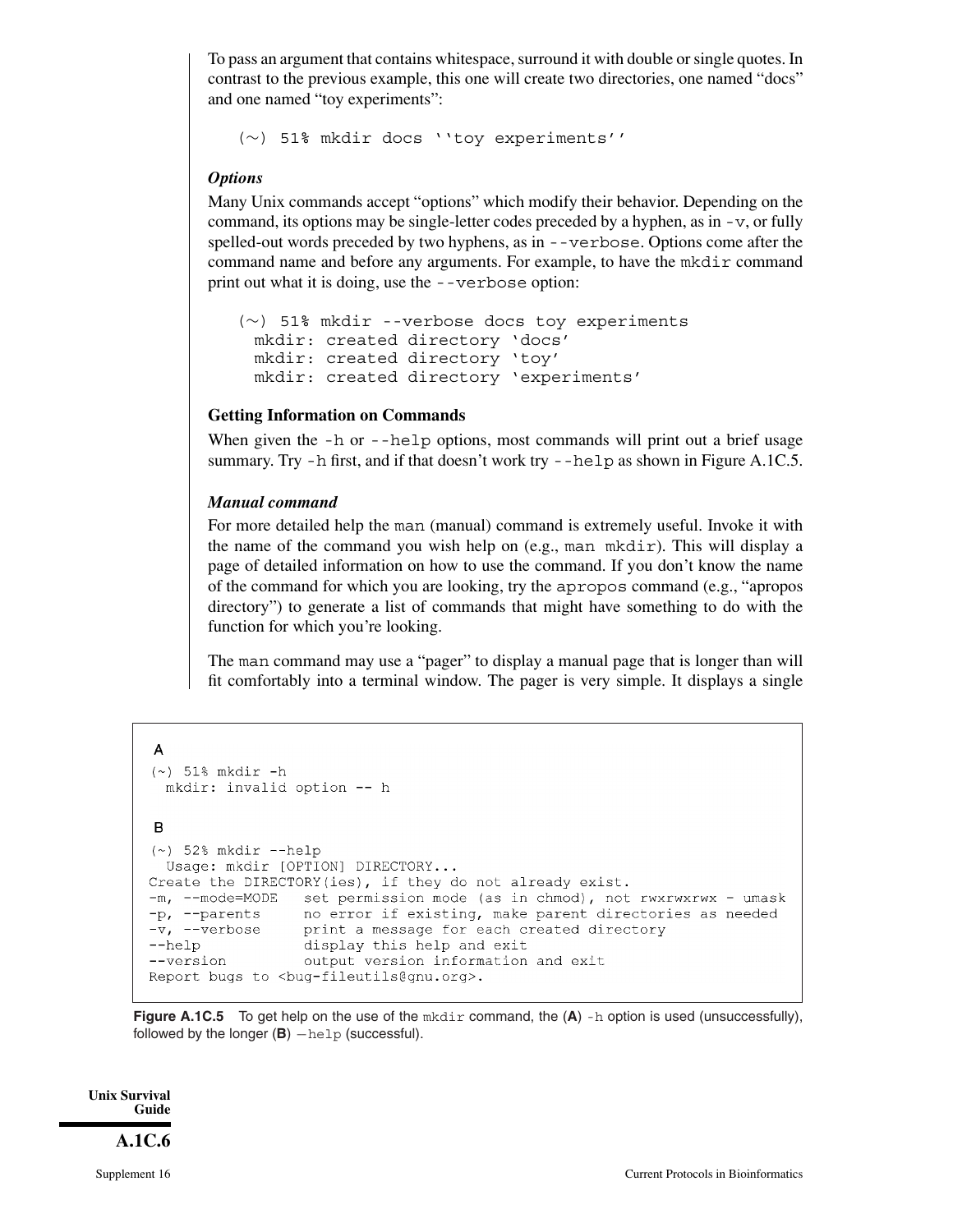page for your perusal. When you are ready for the next page, hit the Space Bar. When you are done reading, press "q" to quit. Some systems have more sophisticated pagers that will allow you to page up and down a line at a time using the cursor keys, or a page at a time using the Page Up and Page Down keys. Experiment a bit to see if your system supports this.

#### **Suspending and Killing Commands**

At some point while working with the command shell you will issue a command that either produces large amounts of output, takes a long time to run, or does something unexpected. In this case, you can interrupt a command in either of two ways.

To interrupt a command before it has finished running press Control-C. This means to press the Control key (marked Ctrl on most PC keyboards) and simultaneously press the (lowercase) "c" key. In most cases this will interrupt the command and return you to the command prompt. In rare cases you may need a more emphatic type of interruption. Try Control- $\langle$  (i.e., backslash while holding down the Control key).

To temporarily suspend a command without killing it entirely, press Control-Z. This will put the command into suspended animation and return you to the command prompt. To resume the command, type fg (foreground). You can suspend and resume a command as many times as you like.

All the Unix commands we have seen so far are short lived. For example, the mkdir command does its work and returns almost instantly. However, other commands are long lived. This is particularly true of commands that launch graphical programs such as Web browsers or text editors. In such cases you will not be able to use the command line until the program has finished executing and the command-line prompt has reappeared.

To avoid losing the use of the command line, you can place an ampersand "&" after the name of a program that will take a long time to execute. This will place the program in the "background" and return you to the command-line prompt immediately. For example, the command netscape & will launch the Netscape Web browser in the background. The Netscape window will appear, and you will be returned to the command-line prompt in the terminal window.

If you forget to add the ampersand and lose your command line, you can temporarily suspend the running program by typing Control-Z in the terminal window. The commandline prompt will reappear. Type bg (background), and the suspended program will be restarted in background mode.

## **MANAGING FILES AND DIRECTORIES**

Like other operating systems, a fundamental part of Unix is its support for files and directories. A file can contain text, computer code, word processing data, images or sounds, or any other data. A directory, equivalent to the Macintosh and Windows "folder," contains files and/or other directories.

If you are logging in via a terminal emulator, you will have to learn to work with files via the command line. If you have a graphical login, chances are that the desktop environment provides a file browser. With the browser, you can view the contents of directories, peek into files, create new directories, move existing files and directories around, and so forth. Even so, you will need to learn the basic shell commands for manipulating files and directories.

> **User Fundamentals**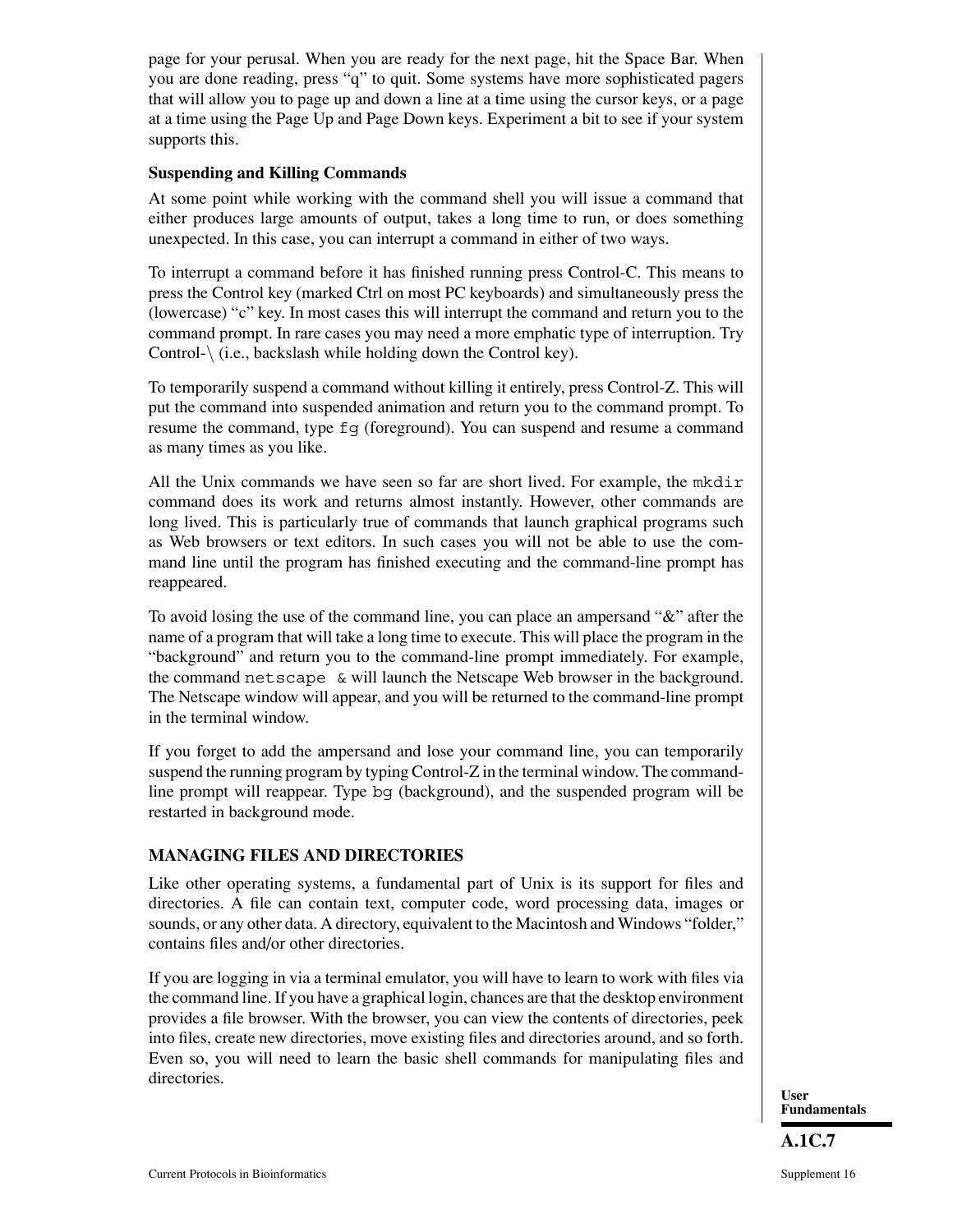Unix has the concept of the "current working directory," the default directory that the various file manipulation commands operate on if not otherwise specified. When you first log in, the current working directory is set to your "home directory," a directory to which you have full access and where you will normally store your personal files and other data.

#### **List Command**

To see the contents of your home directory, issue the ls (list) command (Fig. A.1C.6).

#### *Fancy option*

The ls command shows a formatted list of files and directories, but doesn't provide any indication about which is which. For a more informative display, use the  $-F$  (fancy) option (Fig. A.1C.7). The  $\text{ls}$  - F command shows a marked-up version of the directory listing. Directories end in the slash character "/", executable files (those that contain computer code) end in an asterisk "∗", symbolic links (a type of alias or shortcut) end in the "at" character "@" while regular files have no special character at the end.

Some of the files shown in Figure A.1C.7 are text files. An example is INBOX, which contains a list of recent E-mail messages to the author. Others contain image data such as chloroplast.png and plastid.png, which are both images of genomic annotations of the rice chloroplast. Unix distinguishes file types by using distinctive file name extensions. For example, .png is used for a file that contains portable network graphics image data. Unlike some systems, where file extensions are limited to three characters, Unix extensions can be of any length.

#### *Long version option*

Another useful variant of  $\text{ls}$  is the long version, invoked with  $\text{ls}$  -lF. This adds detailed information to the listing. This form will tell you how large the file or directory is, which user owns it, and what its access permissions are (Fig. A.1C.8).

The first column of the long listing indicates the file permissions and its interpretation is beyond the scope of this appendix; however, it is handy to know that the d that sometimes appears at the beginning of the column indicates that the corresponding item is a directory.

| (~) 66% ls |                 |       |      |             |             |
|------------|-----------------|-------|------|-------------|-------------|
| Desktop    | autosave        | docs  | icod | mutella     | projects    |
| INBOX      | bin             | etc   | lib  | nsmail      | public html |
| Mail       | build           | foo   | .pl  | lstein      | pcod src    |
| News       | chloroplast.pnq | games | man  | plastid.pnq | tmp         |

**Figure A.1C.6** Example output of the 1s (list) command.

| (~) 67% ls -F |                 |            |                |                |              |
|---------------|-----------------|------------|----------------|----------------|--------------|
| Desktop/      | autosave/       | docs/      | $i$ cod $\ell$ | mutella/       | projects/    |
| INBOX         | bin/            | etc/       | lib/           | $n$ smail/     | public html/ |
| Mail@         | build/          | foo.pl $*$ | lstein/        | $p\text{cod}/$ | src/         |
| News/         | chloroplast.pnq | qames/     | man/           | plastid.png    | tmp/         |

**Figure A.1C.7** Example output of the  $\text{ls}$  (list) command with  $-F$  (fancy) option.

**Unix Survival Guide**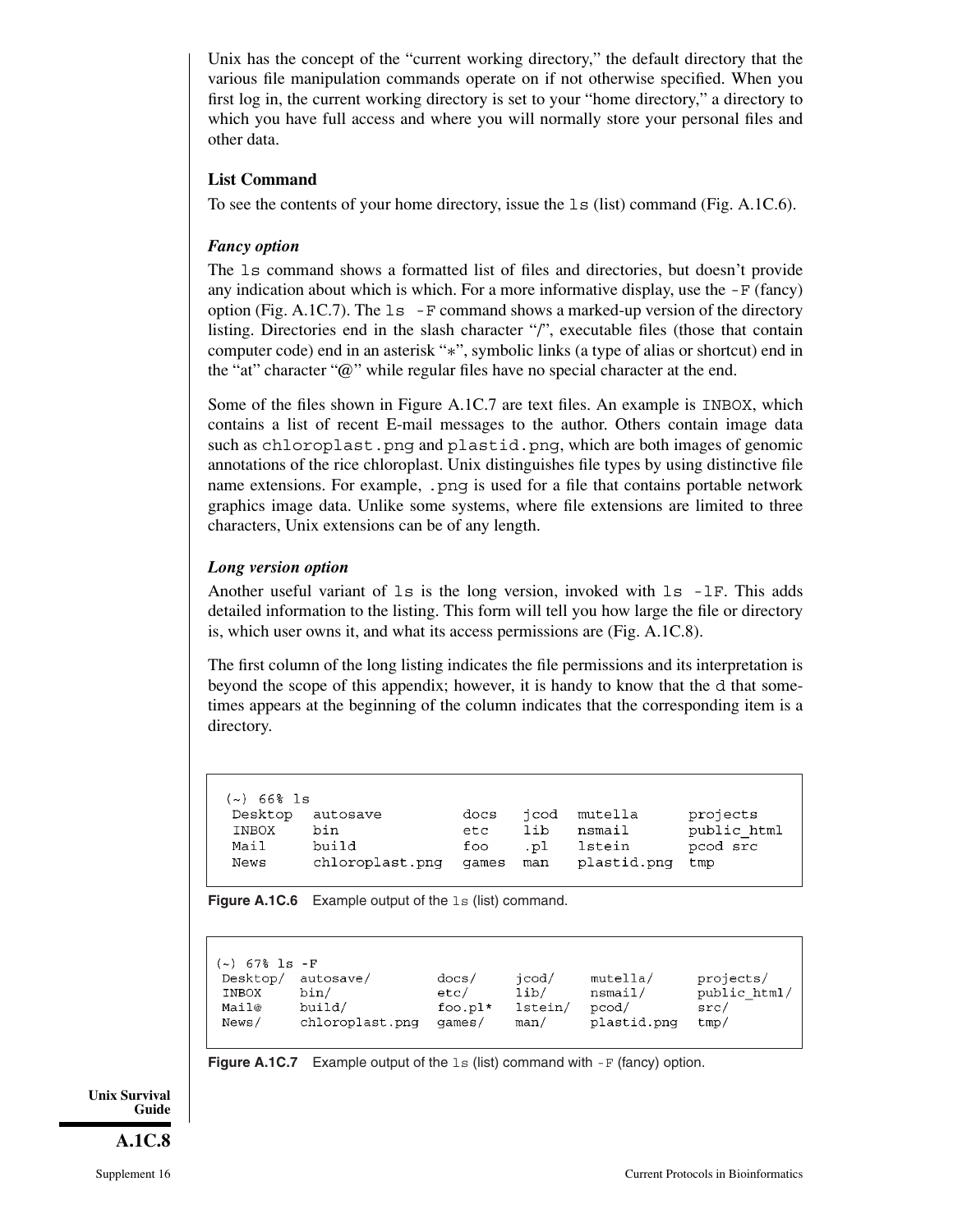| $(\sim)$ 68% 1s -1F                           |              |        |        |         |           |       |                      |
|-----------------------------------------------|--------------|--------|--------|---------|-----------|-------|----------------------|
| total 1684                                    |              |        |        |         |           |       |                      |
| $drwx---$ - - - - - -                         | 5            | lstein | lstein | 224     | Mar 10    | 11:05 | Desktop/             |
| $-rw-r--r--$                                  | 1            | lstein | lstein | 1639715 | Mar<br>8  | 06:36 | INBOX                |
| lrwxrwxrwx                                    | $\mathbf{1}$ | lstein | lstein | 11      | Oct<br>6  | 23:35 | Mail -> lstein/Mail/ |
| drwxr-xr-x                                    | 15           | lstein | lstein | 2944    | Mar<br>8  | 07:08 | News/                |
| drwxr-xr-x                                    | 2            | lstein | lstein | 48      | Feb<br>10 | 19:06 | autosave/            |
| drwxr-xr-x                                    | 2            | lstein | lstein | 1248    | Mar<br>6  | 07:53 | bin/                 |
| drwxr-xr-x                                    | 52           | lstein | lstein | 1808    | Feb<br>28 | 04:57 | build/               |
| $-rw-r--r--$                                  | 1            | lstein | lstein | 18647   | 8<br>Mar  | 06:34 | chloroplast.png      |
| $drwxr-xr-x$                                  | 63           | lstein | lstein | 2544    | Feb 15    | 04:46 | docs/                |
| $drwxr-xr-x$                                  | 3            | lstein | lstein | 120     | Oct<br>25 | 1997  | etc/                 |
| $-rwxr-xr-x$                                  | 1            | lstein | lstein | 287     | Feb<br>2  | 19:47 | $foo.pl*$            |
| $drwxr-xr-x$                                  | 17           | lstein | lstein | 2128    | Jul 19    | 2001  | qames/               |
| drwxr-xr-x                                    | 5            | lstein | lstein | 256     | Feb 17    | 2001  | $i$ cod $\ell$       |
| $drwxr-xr-x$                                  | 7            | lstein | lstein | 224     | Oct 19    | 10:11 | $1$ ib/              |
| $drwxr-xr-x$                                  | 7            | lstein | lstein | 176     | 6<br>Oct  | 1999  | lstein/              |
| drwxr-xr-x                                    | 3            | lstein | lstein | 72      | Oct 19    | 10:10 | man/                 |
| $drwx---$                                     | 3            | lstein | lstein | 1408    | Mar<br>9  | 08:15 | mutella/             |
| $\text{drwx}\text{-}\text{-}\text{-}\text{-}$ | 3            | lstein | lstein | 472     | May 11    | 2001  | $n$ smail/           |
| drwxr-xr-x                                    | 33           | lstein | lstein | 2080    | Aug 31    | 2000  | $p\text{cod}/$       |
| $-rw-r--r--$                                  | $\mathbf{1}$ | lstein | lstein | 26988   | Mar<br>8  | 06:34 | plastid.png          |
| drwxr-xr-x                                    | 76           | lstein | lstein | 2960    | Feb 27    | 04:37 | projects/            |
| drwxr-xr-x                                    | 5            | lstein | lstein | 1016    | Dec 24    | 11:27 | public html/         |
| drwxrwxr-x                                    | 3            | lstein | lstein | 2968    | Feb 28    | 04:50 | src/                 |
| drwxrwxr-x                                    | 10           | lstein | lstein | 576     | Mar 10    | 14:19 | tmp/                 |
|                                               |              |        |        |         |           |       |                      |

**Figure A.1C.8** Example output of the 1s (list) command with -1F (long version) option.

## *All option*

By convention, Unix uses files whose names begin with a period (.) to hold software configuration information. Since there are many of these in your home directory, the 1s command skips over these hidden files by default. To force ls to show all files, including those that are ordinarily hidden, use the -a option:

| $(\sim)$ 68% ls -a |               |
|--------------------|---------------|
| .ptksh_history     | .qtella       |
| .DCOPserver_pesto@ | .qtella.hosts |
| .FVWM2-errors      | .reqistry*    |
| .FVWM95-errors     | .rhmapper     |
| .ICEauthority      | .rhosts       |
| .MCOP-random-seed  | .rnd          |
|                    |               |

# **Directory Paths**

To view the contents of a directory, you have several options. One is to use the directory name (e.g., docs) as the argument of the ls command (Fig. A.1C.9). The contents of the docs directory is mostly other directories. We can peek down even further by providing ls with a directory "path." A path is simply a list of directories separated by slashes (Fig. A.1C.10).

If Unix paths remind you of Web URLs in any way, that isn't a total coincidence. The Web was originally built on top of Unix.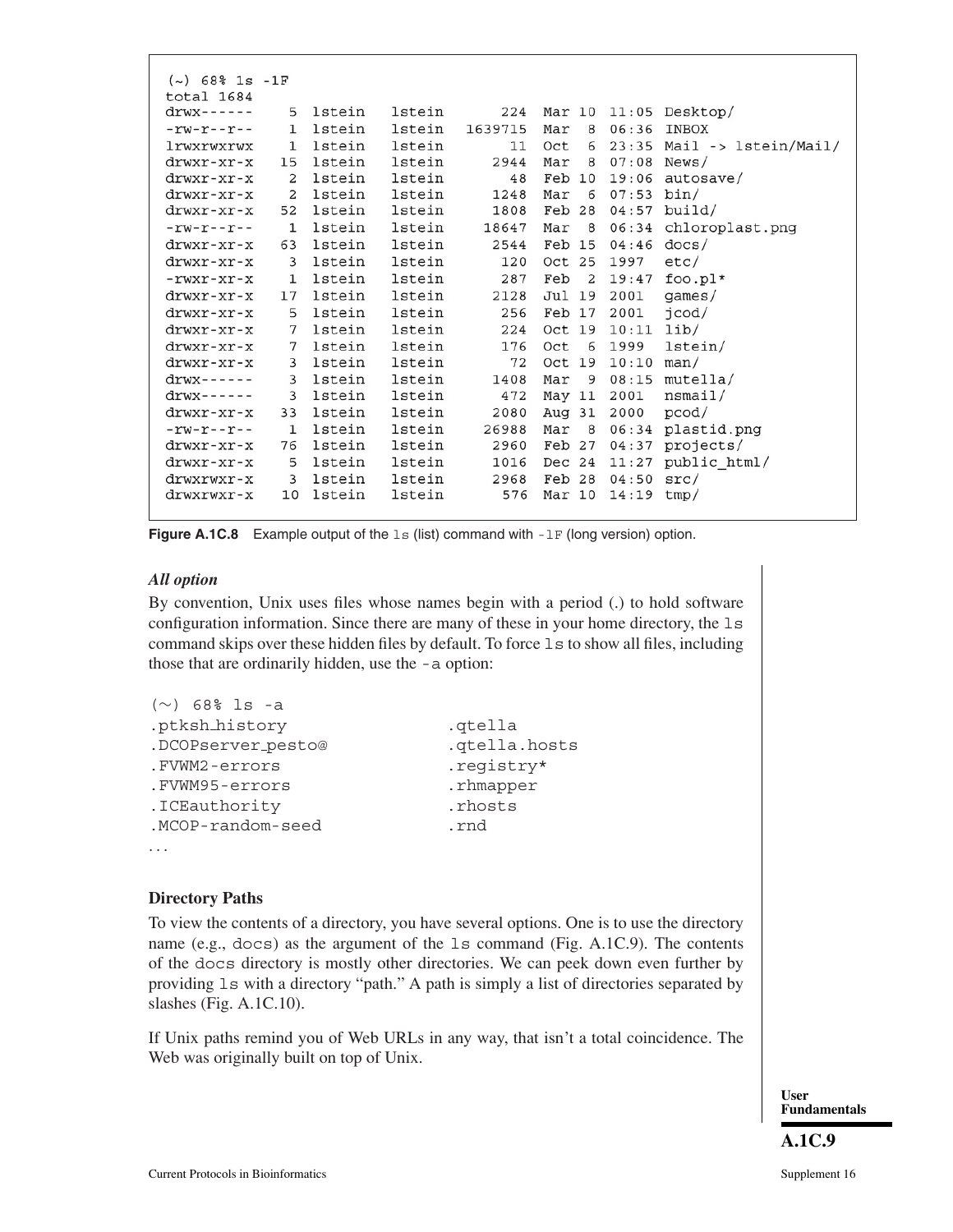| $(\sim)$ 68% ls -F docs |                                   |                  |                                            |
|-------------------------|-----------------------------------|------------------|--------------------------------------------|
| GKB/                    | cp bioinformatics/ mod perl book/ |                  | networking tutorial/                       |
| WebTechniques/          | das/                              |                  | mod perl book.tar.qz perl networking book/ |
| bind/                   | dogs/                             | nature genetics/ | talks/                                     |

**Figure A.1C.9** Viewing the contents of the docs directory using the 1s command.

```
A
(\sim) 69% ls -F docs/talks
apache_security/ networking1/ networking2/
B
(~) 70% ls -F docs/talks/networking1
basic1.html examples/ index.html
                                                                 pipes.html
easy.html filehandles.html objectfh.html<br>easy2.html i/ perl_network_p
                                                                 sockets.html
                           perl_network_programming.jpg talk.css
```
**Figure A.1C.10** Viewing the contents of the (**A**) talks subdirectory of docs (path: docs/talks) and the (**B**) networking1 subdirectory of talks (path: docs/talks/networking1) using the ls command. Also see Figure A.1C.8.

```
(\sim) 71% cd docs
(\sim/\text{docs}) 72% ls -F
                  cp bioinformatics/ mod perl book/ networking tutorial/
GKB/not mattes/ mod_peri_book/<br>mod_peri_book/tar.gz peri_networking_book/<br>mod_peri_book/ tar.gz peri_networking_book/
WebTechniques/ das/
                                           nature_genetics/
bind/
                   doqs/
                                                                         talks/
```
**Figure A.1C.11** Viewing the contents of the docs directory by first changing the current working directory with the cd command, and then listing the contents with the fancy option using the  $1s$  -F command.

#### *Change directory command*

Another way of exploring a directory is to make it the current working directory so that ls operates on it by default. You do this with the cd (change directory) command (Fig. A.1C.11).

The cd command takes a single argument, the directory path, to make the current working directory. The indicated directory then becomes the default directory for ls and other file utilities.

Sometimes the shell prompt will indicate the current working directory. By convention, the home directory is indicated using a tilde (∼) symbol, so the prompt (∼/docs) indicates that the current working directory is the docs directory inside the home directory.

**Unix Survival Guide**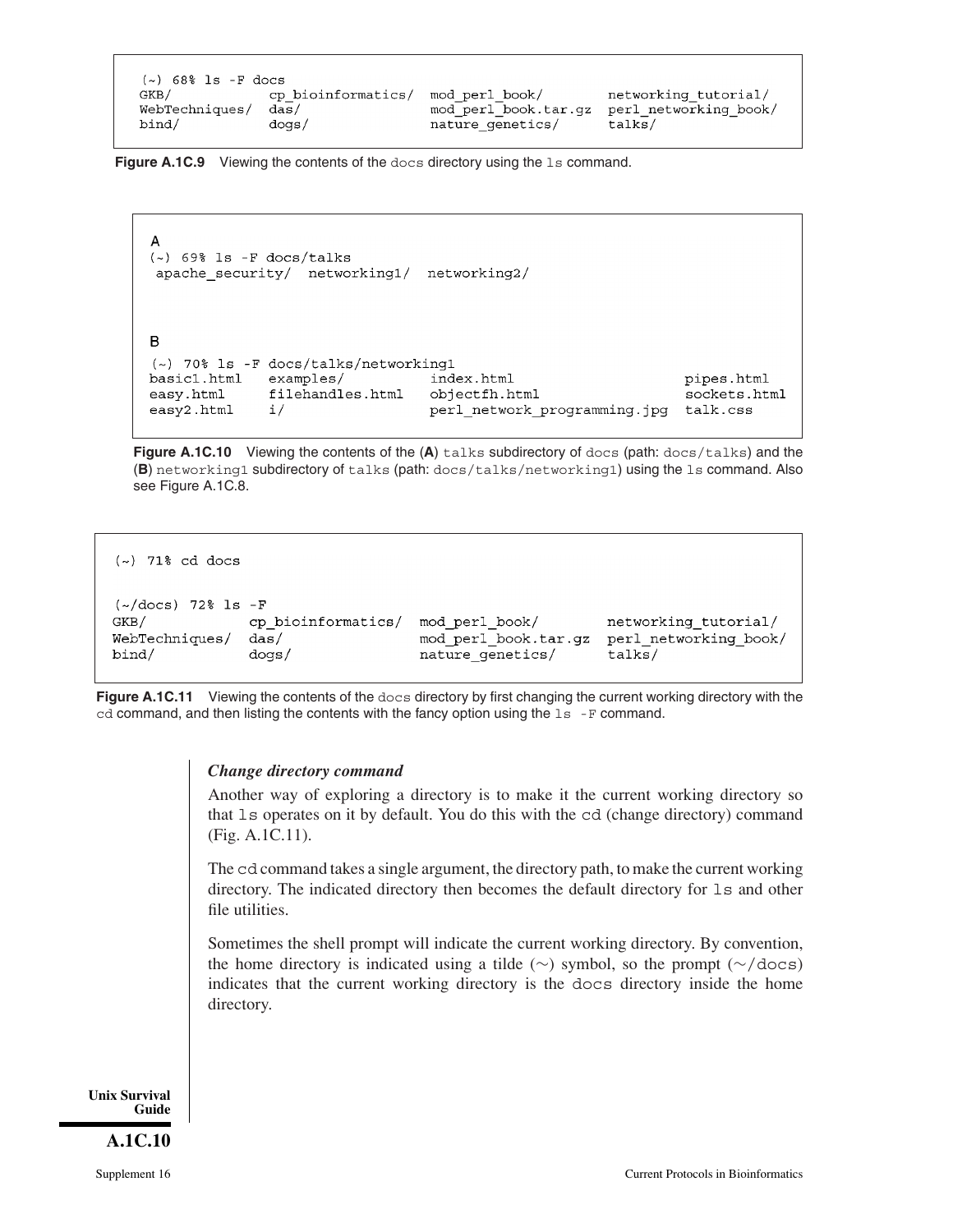#### *Print working directory command*

If your prompt doesn't have a working directory indicator, you can find out the current directory with the pwd (print working directory) command:

(∼/docs) 72% pwd /home/lstein/docs

Unlike the shell prompt, pwd doesn't indicate the home directory with a tilde ( $\sim$ ), but prints out the complete path, which in this case is /home/lstein/docs.

#### **Common Commands and Shortcuts**

#### *Move/rename command*

To move a file or directory from one location to another use the mv (move) command. It takes two arguments: the file or directory to move and the location to move it to. For example, the following command will move the directory networking tutorial and all its contents into the directory talks:

(∼/docs) 72% mv networking tutorial talks

The mv command can also be used to rename an existing file or directory. This example will rename the file mod\_perl\_book.tar.gz to modperl\_book.tgz:

(∼/docs) 73% mv mod perl book.tar.gz modperl book.tgz

The difference between the two commands is that in the first case the second argument was an existing directory, and so was interpreted by the mv command as an instruction to move the first argument into that directory. In the second case, the second argument was not a directory, and so was interpreted by mv as a command to rename the indicated file.

#### *Copy command*

The cp command will make a copy of a file (but not a directory). It is simple to use:

(∼) 74% cp INBOX INBOX.bak

This creates an identical copy of the file INBOX named INBOX.bak.

#### *Make and remove directory commands*

To create a new directory, use the mkdir (make directory) command. This takes a list of one or more directory names and creates them in the current working directory. To remove an empty directory, use  $r$ mdir (remove directory). This command will fail if the directory is not empty.

#### *Remove command*

To delete a file, use the rm (remove) command. It takes a list of files and deletes them. The deletion is irrevocable—i.e., unlike Windows and Macintosh systems there is no recycle bin or trashcan from which to retrieve deleted files. A useful variant of rm is rm -r, which will delete a directory and all its contents; however, be careful with this, as it is easy to delete more than you intend.

#### *Wild cards*

The shell provides several convenient shortcuts. One is wild cards which allow you to refer to several files or directories at once. An asterisk "∗" appearing in a command line argument is treated as a wild card that can match any series of zero or more characters, while a question mark "?" can match any single character.

**User Fundamentals**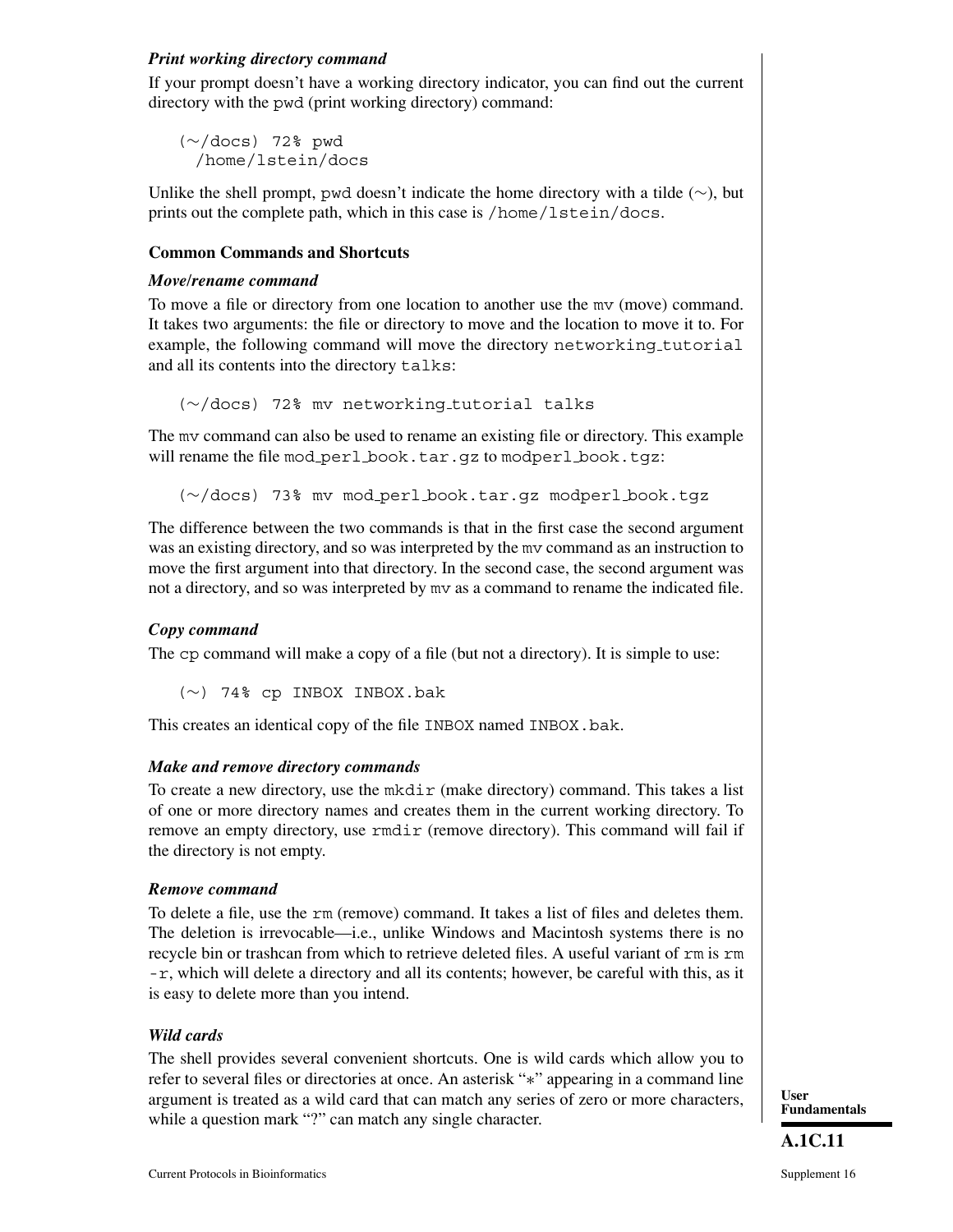```
Δ
({\sim}) 83% ls -F *.png
chloroplast.png plastid.png
R
(\sim) 84% ls -1F *plastid*
-rw-r--r-- 1 lstein 1 stein
                                      26988 Mar 8 06:34 plastid.pnq
```
**Figure A.1C.12** Using wildcards with the  $1s$  command (fancy option,  $-F$ ) to display all (A) PNG files and (**B**) files containing the text "plastid."

```
(\sim) 86% ls -F ../siao
4975.pdf GNUstep/ autosave/ mp3.directory tranaller.pdf
Back up/ Mail/ copy/ nsmail/<br>Desktop/ News/ mp3/ public_html/
```
**Figure A.1C.13** Listing the contents of a directory using the double dot ".." abbreviation for the root directory.

Using wild cards, you can refer to all PNG files as shown in Figure A.1C.12A, or to all files that contain the text "plastid" as shown in Figure A.1C.12B.

#### *Directory abbreviations*

If you are in a nested subdirectory and you want to refer to the directory above the current one, you can refer to this directory with the special name ".." (two dots). For example, the following command, when executed from your home directory, will list the contents of the directory that contains it:

```
(∼) 85% ls -F..
 ftp/ lost+found/ lstein/ siao/ testuser/ todd/ www/
```
The ".." can be used in a directory path just like any other directory name as shown in Figure A.1C.13.

The symbol "." stands for the current working directory.

The shell also lets you use the tilde symbol "∼" (found in the upper left-hand corner of most keyboards) to refer to your home directory. You can obtain a listing of your home directory like this:

(∼/docs) 88% ls -F ∼

and return to your home directory from wherever you are by typing:

(∼/docs) 89: cd ∼

For your convenience, typing cd alone will also return you to your home directory, making it the current working directory.

#### **WORKING WITH TEXT FILES**

Creating and manipulating files of text is central to most bioinformatics activities. Unix gives you a large number of ways to manipulate text files.

**Unix Survival Guide**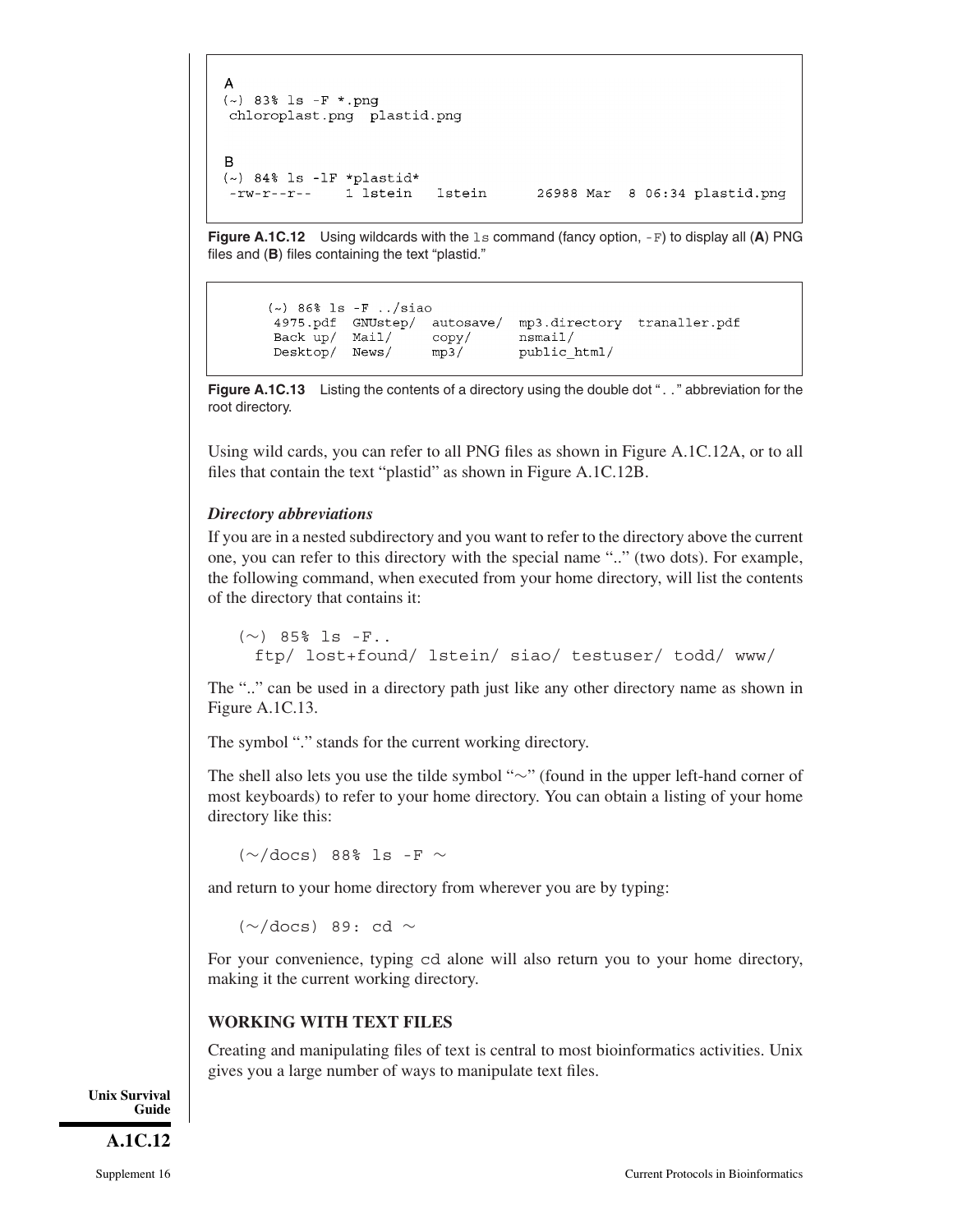

**Figure A.1C.14** Viewing the first 1% of the text file genomic-seq.fasta, located in the directory projects/data, using the more command. Note that some of the screen has been deleted to conserve space.

The fastest and easiest way to view the contents of a text file is with the more command. It takes a list of one or more text file names, and displays them on the screen one page at a time. This works even with very large files. See Figure A.1C.14 for example.

The  $-M$ ore  $-$  prompt at the bottom of the screen indicates that there is more of the file to display and gives the approximate position of the region that is being displayed, in this case the top 1%. As described earlier, you can page through the file from top to bottom by pressing the Space Bar. Press "q" to stop viewing the file.

If your system has it, the less command is recommended as an improved version of more. It works just like more, but allows you to page upwards as well as downwards by pressing the Page Up and Page Down keys. It also allows you to navigate a line at a time using the up ( $\uparrow$ ) and down ( $\downarrow$ ) cursor keys, and to search through the file for words and phrases.

#### **Redirecting Output to a File**

Much of the software used in bioinformatics produces large amounts of text data. This information is often written directly to the terminal, and it can be frustrating to see something interesting scroll by into the irretrievable oblivion beyond the top of the terminal window.

One way to deal with this situation is to use the output redirection feature of the Unix shell. The output of any command can be redirected into a file by following the command with a ">" sign followed by the name of the file you wish to create. For example, the blastn command (see *UNIT 3.3*) will write the results of its search to the terminal window. To redirect this to a file named blastn.out, issue the command as shown in Figure A.1C.15A. After the command completes, you will find its output in blastn.out, which you can then inspect with more, less, or a text editor.

If the file indicated with ">" already exists, it will be overwritten, erasing whatever was there before. If you prefer to append the command output to the file, leaving its previous contents intact, use " $\gg$ ", as shown in Figure A.1C.15B.

#### **Redirecting Output to More**

Another handy alternative, useful for those cases when there is more output from a command than will fit onto a terminal screen, but you don't need to save the information to a file, is to redirect output directly to the more program. You can do this using the "pipe" or vertical bar symbol "|":

(∼) 107% blastn humseq202 data/genomic-seq.fasta | more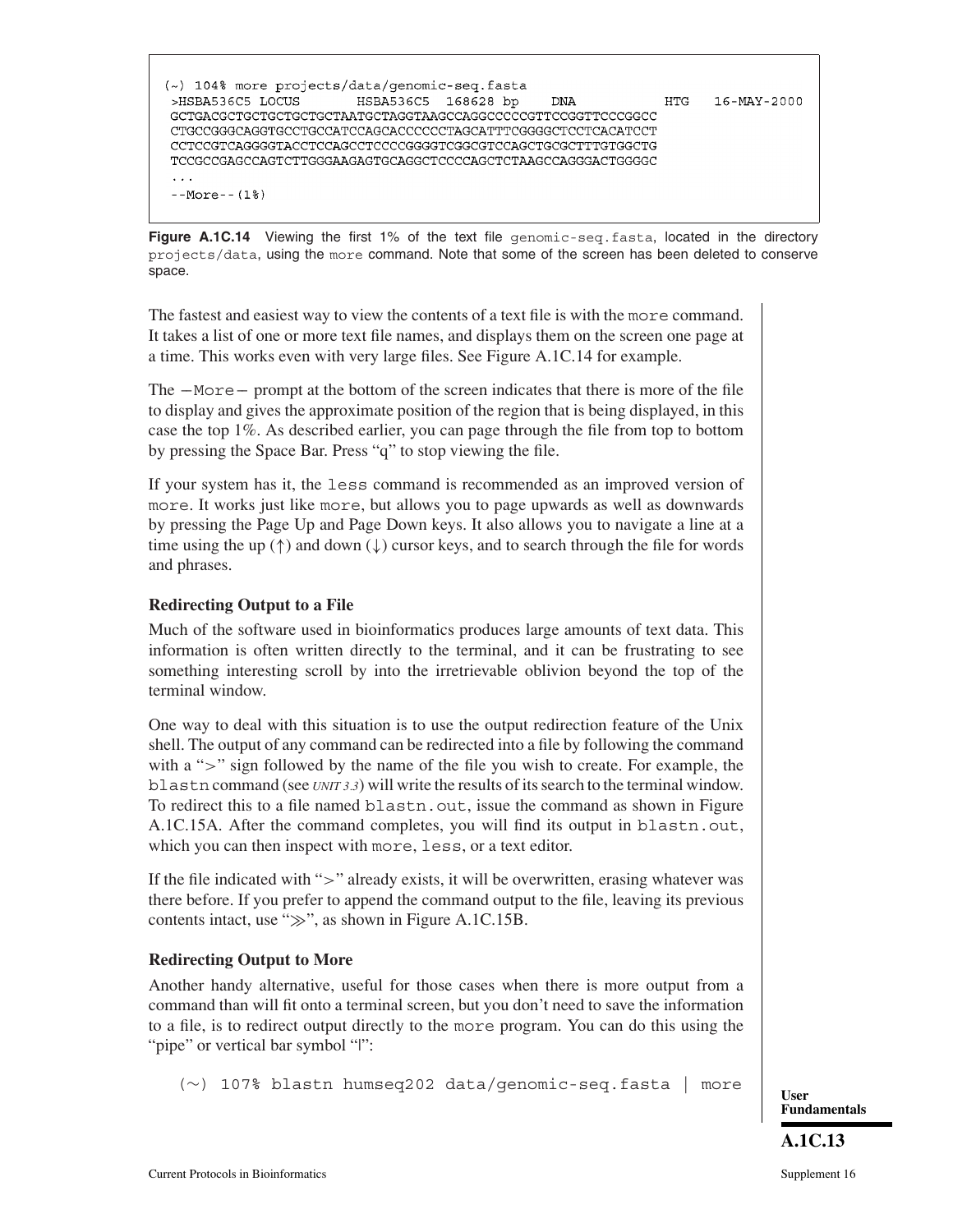А (~) 105% blastn humseq202 data/genomic-seq.fasta > blastn.out B (~) 106% blastn humseq202 data/genomic-seq.fasta >> blastn.out

**Figure A.1C.15** Redirecting the results of the blastn command to the file blastn.out. Note that (**A**) using a single greater than sign "*>*" sign causes any previous copy of blastn.out to be overwritten, while (**B**) using a double greater-than sign ">" will cause the current output to be appended to the existing blastn.out file.

**Table A.1C.1** Graphical Text Editors

| Desktop environment | Editor |
|---------------------|--------|
| Gnome               | gedit  |
| KDE.                | kedit  |
| <b>CDE</b>          | dtpad  |

Blastn's output will now be captured by more and displayed a screen at a time for easy viewing.

#### **Unix Text Editors**

To work effectively with Unix-based bioinformatics software you will need to be able to create and modify text files from scratch. This means becoming proficient with one or more of the Unix text editors.

Unlike the more familiar word processors, Unix text editors produce files that are devoid of any fancy fonts or formatting. They also have a reputation for being unfriendly to novice users. This is only partly true. The graphical desktop environments are each equipped with user-friendly text editors similar in style to the Windows Notepad desk accessory. Table A.1C.1 lists the names of the graphical text editors in each of the three most popular Unix desktop environments. Each one is easily reachable via a menu item or icon.

If you have access to one of the graphical editors, you should have no problem creating and editing text files since everything can be done using mouse clicks and menu commands. If you must interact with Unix via a text-only terminal, life will be slightly more interesting.

#### *pico*

If you have never used a Unix text editor before, it is suggested that you begin with the pico text editor. This editor is installed on most (but not all) Unix systems, and has a relatively straightforward user interface. To launch it, type pico at the command line. This will replace the contents of the terminal window with the editor screen shown in Figure A.1C.16. The middle of the screen is the current contents of the text file. Use the cursor keys to move around in the file, the Backspace key to delete text to the left of the insertion point, and the Delete key to delete text to the right of the insertion point.

Various Control key combinations allow you to read files, save files, and exit the program. The currently available commands are listed at the bottom of the pico window using notation in which a caret "^" means the Control key. So ^X Exit means to press Control-X in order to exit the program.

**Unix Survival Guide**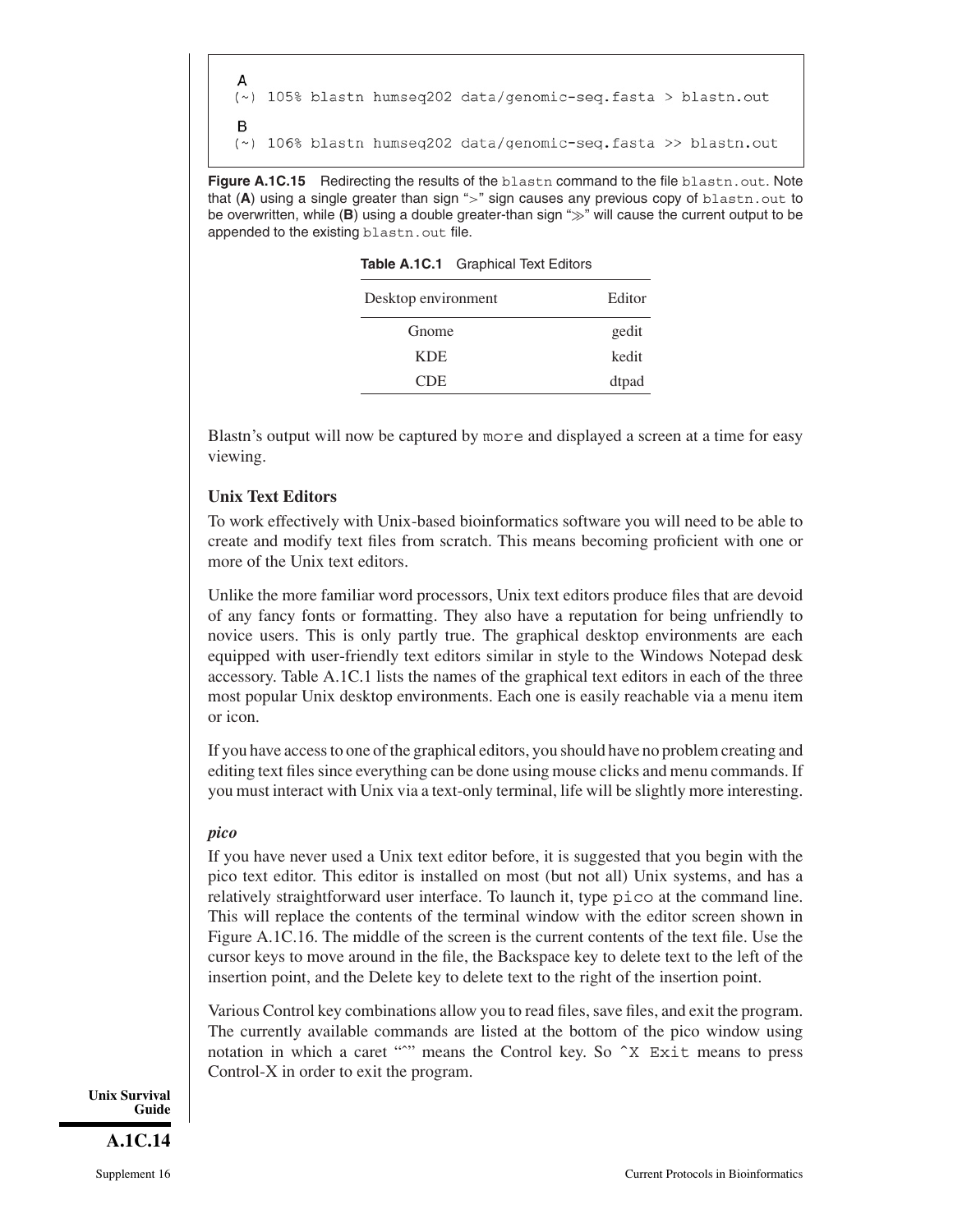

Figure A.1C.16 Pico editor screen.

To create a text file from scratch, launch pico, type the text, and then press Control-O to write out (i.e., output) the file. You will be prompted to type in the name of the file. To read in an existing file, press Control-R. You will be prompted for a file name, which will then be appended to the bottom of whatever is currently on display. Another way to edit an existing file is to give its name to pico on the command line. For example, for the file test.txt, the following will cause pico to open and edit the file:

(∼) 108% pico test.txt

## *Other text editors*

Pico has relatively limited abilities. Much more powerful Unix text editors are the aforementioned vi editor, as well as Emacs. Using vi requires learning a set of cryptic keyboard-based commands. Emacs is slightly easier to use in the graphical X Window environment because it provides menus for most common commands, but it is not nearly as straightforward as more familiar word processors. However, if you plan to work heavily in the Unix environment, it is worth investing some time learning one of these editors. Good introductions to vi and Emacs can be found in most general-audience Unix books.

## **CHANGING THE ENVIRONMENT**

Various Unix commands, and several bioinformatics programs, are dependent on "environment variables," a set of configuration variables that are set up for you each time you log into the system. In this section, we walk through a practical example of changing an environment variable.

## *VISUAL and SHELL variables*

Various Unix commands will automatically invoke a text editor for you when needed (e.g., when examining a configuration file). The default text editor is vi, a powerful but extremely cryptic text-based editor. To make pico your default editor, you must alter the value of an environment variable named VISUAL.

**User Fundamentals**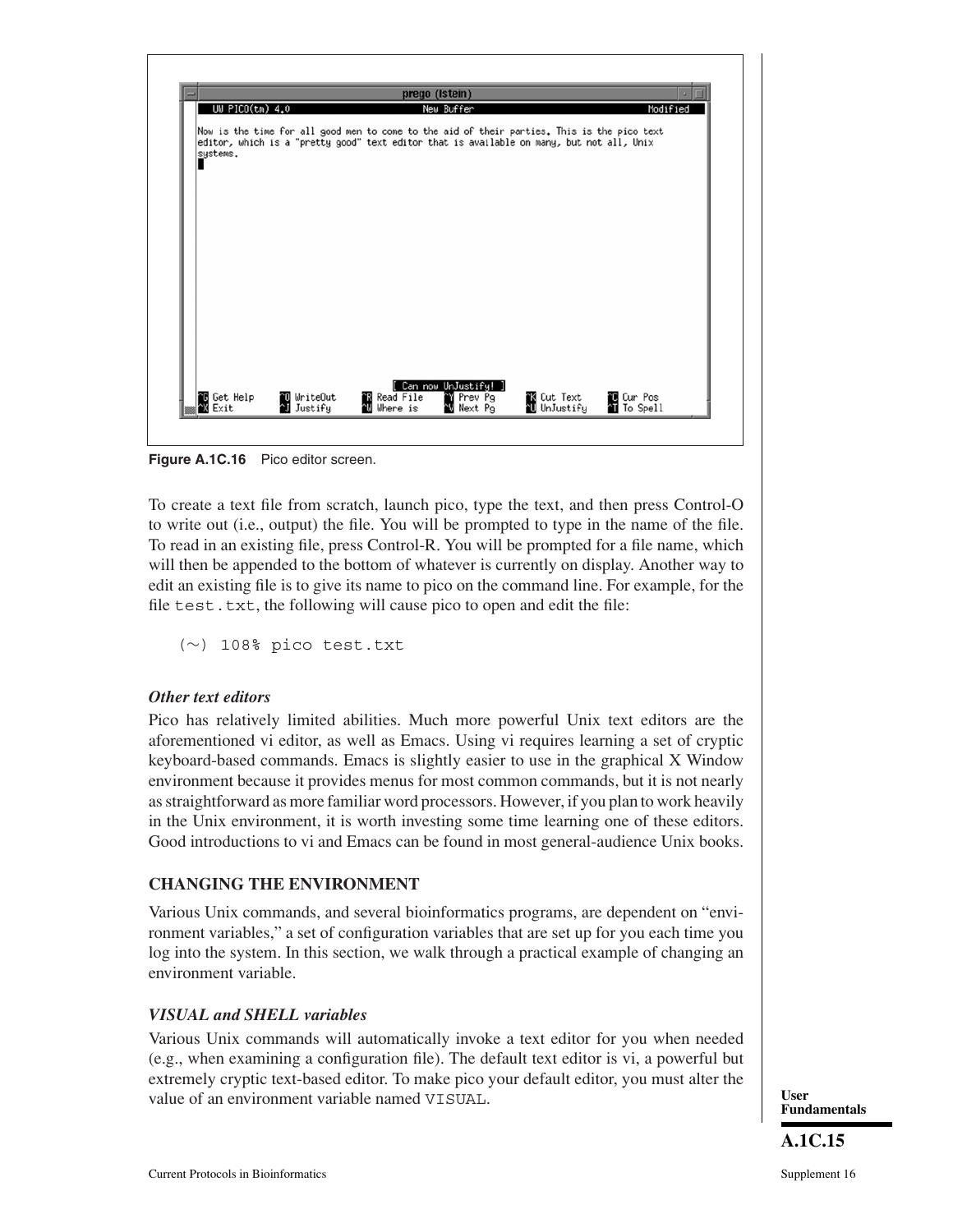To change the VISUAL environment variable you must edit one of the hidden "dot" files located in your home directory. Which file you edit depends on which shell interpreter you are using. To discover which shell you are using, you will examine the contents of another environment variable named SHELL. Run the command echo \$SHELL:

(∼) 51% echo \$SHELL /bin/tcsh

The echo command simply echoes back its arguments, which in this case is the contents of the SHELL environment variable. The command will print out the path to the shell program that is currently running, which will most likely be one of  $/bin/tcsh$ , /bin/csh, /bin/ksh, /bin/bash, or /bin/sh. If the shell is either tcsh or csh, then the configuration file you will edit is .cshrc. For any other shell, you will instead edit the file .profile.

We will first assume that you are running  $t \text{csh}$  or csh, and therefore need to edit the file .cshrc in your home directory. First, make a copy of the current version of .cshrc, using the cp (copy) command. Name the copy cshrc.orig:

```
(∼) 52% cp ∼/.cshrc ∼/cshrc.orig
```
Now using pico, edit .cshrc:

(∼) 52% pico ∼/.cshrc

If the file does not already exist, create it. Scroll to the bottom of the file and add this ine:

setenv VISUAL pico

Save the file, and then log out of the shell. Log in again and confirm that VISUAL is now set to pico:

```
(∼) 56% echo $VISUAL
 pico
```
The procedure is slightly different for the bash, ksh, or sh shells. In this case, the file to change is .profile, also located at the top level of your home directory. Create a copy of .profile as described earlier for .cshrc. Using pico (or another text editor), open or create this file, and then add the following two lines:

```
VISUAL=pico
 export VISUAL
```
Log out and in again, and run echo  $\forall$ VISUAL to confirm that the environment variable has indeed been set.

## *Other variables*

You can follow this procedure to add or modify any number of environment variables. Just be sure to put each setenv or export command on a separate line. If you make a mistake, your shell may start misbehaving. Don't panic. Just copy the original back into place:

(∼) 56% cp cshrc.orig.cshrc

**Unix Survival Guide**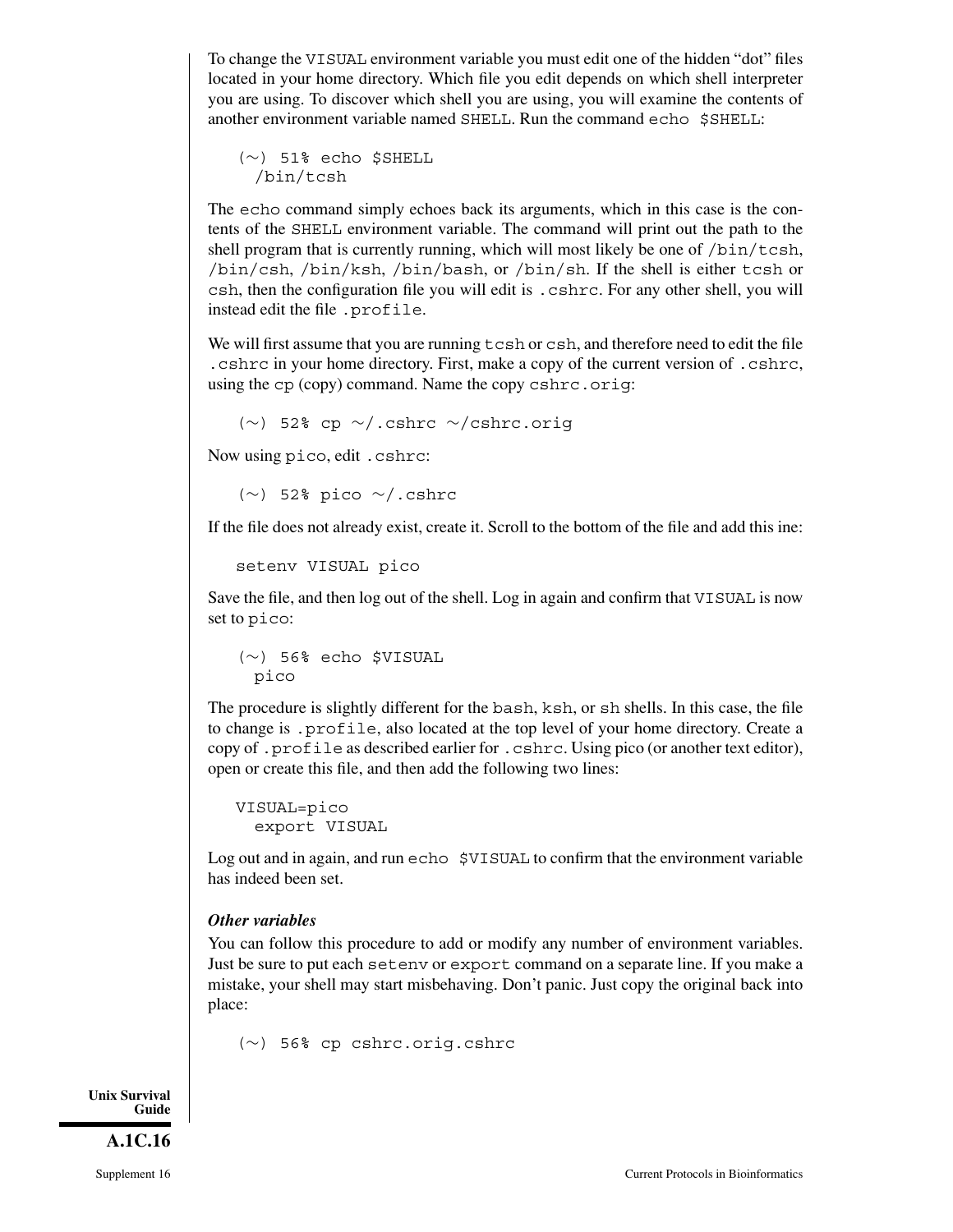## **INSTALLING SOFTWARE**

The last topic that we'll cover in this survival guide is installing and upgrading software. This is a task that is usually best left to a system administrator, but for many readers this is not a viable option.

Most Unix software, bioinformatics included, is distributed in source code form as tar.gz files. The tar program is first applied to the software to archive its many files and directories into a single file, and then the gzip compression program is used to compress the archive for easy transmission over the Internet.

Although there are an infinite number of variations, downloading and installing Unix software follows this general theme:

- 1. Identify a Web or FTP site that has the desired software and download it to the Unix system.
- 2. Uncompress and unarchive the package.
- 3. Read the README and/or INSTALL documentation.
- 4. Configure the package.
- 5. Compile the software.
- 6. Install the software.

As an ordinary user of the system you can perform all but the very last step of this process; however, the final install of software requires that you have write permission to portions of the Unix system that are usually off-limits to ordinary users. To install software in its usual place requires that you log in as the privileged user known as "root," using the password for the root account; however, if you do not know the root password, you can still install software in your home directory. In the example that follows we will install a new software package as root, and then as an unprivileged user.

The example we will use is the MySQL package, a popular open source relational database that is used as the exemplar of database management systems in Chapter 9.

## **Downloading (FTP)**

The first step is to download the software archive onto the Unix system. You will eventually generate quite a collection of these archives, so create a directory named src under your home directory, and make it your current working directory:

```
(∼) 101% mkdir src
(∼) 102% cd src
```
If the software is located on an FTP site, you will use the ftp command to download it. If the software is located on a Web site, you can use Mozilla Firefox (with the firefox command) if you have a graphical login, or the text-only Web browser lynx if you are using a terminal emulation program. Both applications are self-explanatory.

In the case of MySQL, we will connect to the FTP site ftp.mysql.com using the ftp command. When prompted for a username, we enter the name anonymous, and give our E-mail address when prompted for a password (Fig. A.1C.17).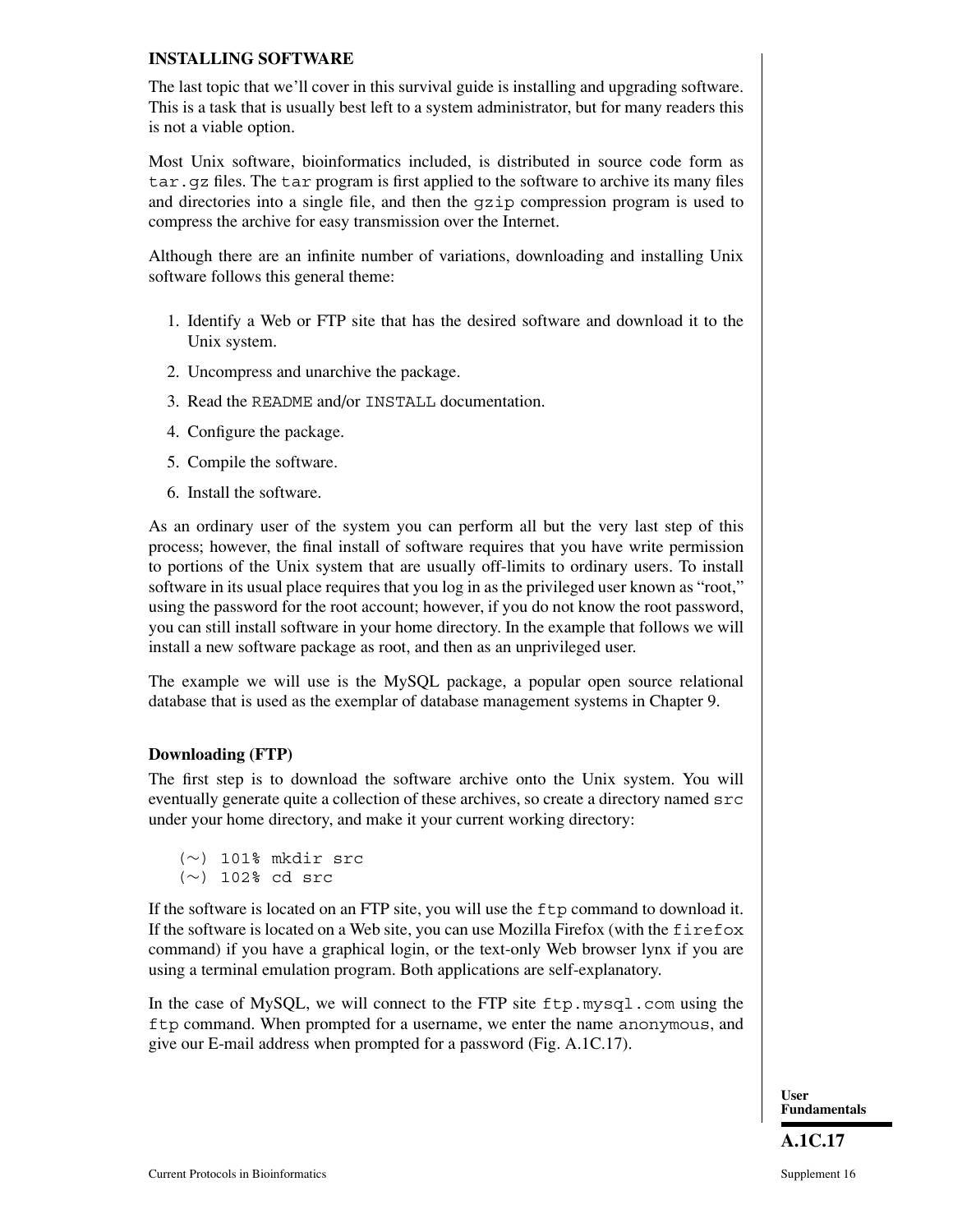```
({\sim}/src) 103% ftp www.mysql.com
Connected to www.mysql.com.
220 ProFTPD 1.2.2rc3 Server (MySQL AB) [64.28.67.70]
Name (www.mysql.com:lstein): anonymous
331 Anonymous login ok, send your complete email address as your password.
Password:
230 Anonymous access granted, restrictions apply.
Remote system type is UNIX.
Using binary mode to transfer files.
```
**Figure A.1C.17** Login screen of the MySQL FTP site using anonymous as the login name and the user's e-mail address as the password.

```
\mathsf{A}ftp> cd MySOL-3.23
 250 CWD command successful.
<sub>R</sub>
ftp> ls
 200 PORT command successful.
150 Opening ASCII mode data connection for file list.
 -rw-r--r-- 1 ftp ftp 6067955 Sep 9 2001 MySQL-3.23.42-1.i386.rpm
-rw-r-r--1 ftp
                           ftp
                                      11748355 Sep 9 2001 MySQL-3.23.42-1.src.rpm
-rw-r--r-- 1 ftp ftp 11814847 Nov 30 12:02 mysql-3.23.46.tar.gz<br>-rw-r--r-- 1 ftp ftp 12541083 Dec 9 07:03 mysql-3.23.46a-win-src.zip<br>-rw-r--r-- 1 ftp ftp 12596637 Dec 9 07:03 mysql-3.23.46a-win.zip
 . . .
 226 Transfer complete.
\mathsf{C}ftp> get mysql-3.23.46.tar.gz
 local: mysql-3.23.46.tar.gz remote: mysql-3.23.46.tar.gz
 200 PORT command successful.
 150 Opening BINARY mode data connection for mysql-3.23.46.tar.gz (11844905 bytes).
 226 Transfer complete.
 11844905 bytes received in 74.6 secs (1.6e+02 Kbytes/sec)
```
**Figure A.1C.18** (A) Changing the working directory using the cd command, (B) listing files using the 1s command, and (**C**) retrieving the mysql-3.23.46.tar.gz file using the get command, all within the FTP program shell. We chose the mysql-3.23.46.tar.gz file after determining that is was the most recent version of the MySQL distribution. Note that some of the listing has been omitted to conserve space.

#### *Get command*

After logging into the remote site, the prompt changes to  $ftp$ , indicating that the command line is now under control of the FTP program. The FTP program contains a miniature shell that recognizes the Unix cd and ls commands, with the difference that these commands operate on the remote FTP site rather than on the local machine. Using these commands we navigate to the desired directory and use the get command to download the file containing the MySQL source distribution (Fig. A.1C.18). We choose the .tar.gz file with the most recent date. Other files in this subdirectory end with the Microsoft Windows extension . zip.

**Unix Survival Guide**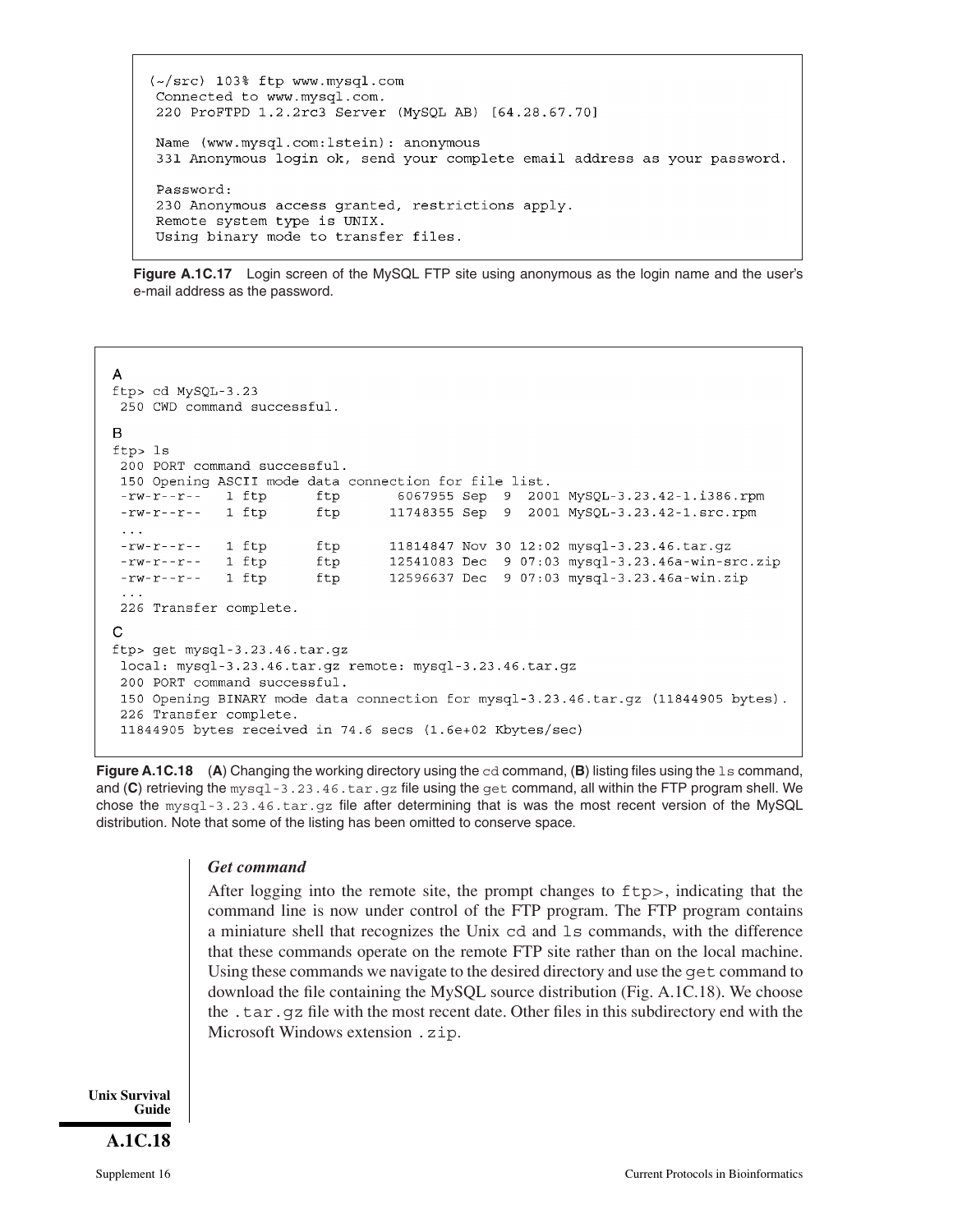## *Quit command*

When the download is finished, we issue the quit command, and the FTP program exits, returning us to the Unix shell:

ftp> quit 221 Goodbye. (∼/src) 104%

## *Uncompressing and unarchiving*

The next step is to unpack the MySQL distribution. Return to the home directory and create a new directory named build. This will be used as a temporary place in which to build new software prior to installing it:

(∼/src) 105% cd ∼ (∼) 106% mkdir build (∼) 107% cd build

We will now uncompress and unarchive the MySQL distribution in a single step. This uses a trick in which the output of the gunzip program, which uncompresses the archive, is fed directly into the input of the tar program, which unarchives the software. The magical incantation and its results are shown in Figure A.1C.19. Notice how the "∼" symbol is used as a shortcut to indicate the home directory. This will create a directory named mysql-3.23.46 containing the unpacked MySQL source code distribution. As each file is unpacked, its name is printed on the terminal.

#### **Reading Documentation**

We enter this new directory and look for a file named README, INSTALL, or something similar. In this case there is a README file, which contains a general description of MySQL, and a more specific file named INSTALL-SOURCE which contains step-bystep instructions on building and installing the software.

#### **Configure Package**

MySQL is typical of software that is written in the C programming language. You first run a script contained within the distribution directory called configure. This checks that any libraries or other software on which the package depends are installed, and configures the package with values that are appropriate for the variant of Unix that the machine is running. After configure successfully completes, run the make program, which compiles the source code into machine-readable computer code. Finally, you give the command make install to move the compiled code into the appropriate locations for installed software.

```
(\sim/build) 108% gunzip -c \sim/src/mysql-3.23.46.tar.gz | tar xvf -
mysql-3.23.46/
mysql-3.23.46/Makefile.in
mysql-3.23.46/README
mysql-3.23.46/stamp-h.in
mysql-3.23.46/Makefile.am
mysql-3.23.46/acconfig.h
mysql-3.23.46/acinclude.m4
mysql-3.23.46/aclocal.m4
\ddotsc
```
**Figure A.1C.19** Uncompressing and unarchiving the MySQL distribution in a single step. Note that the file listing, which runs to hundreds of lines, has been truncated in the interest of space.

**User Fundamentals**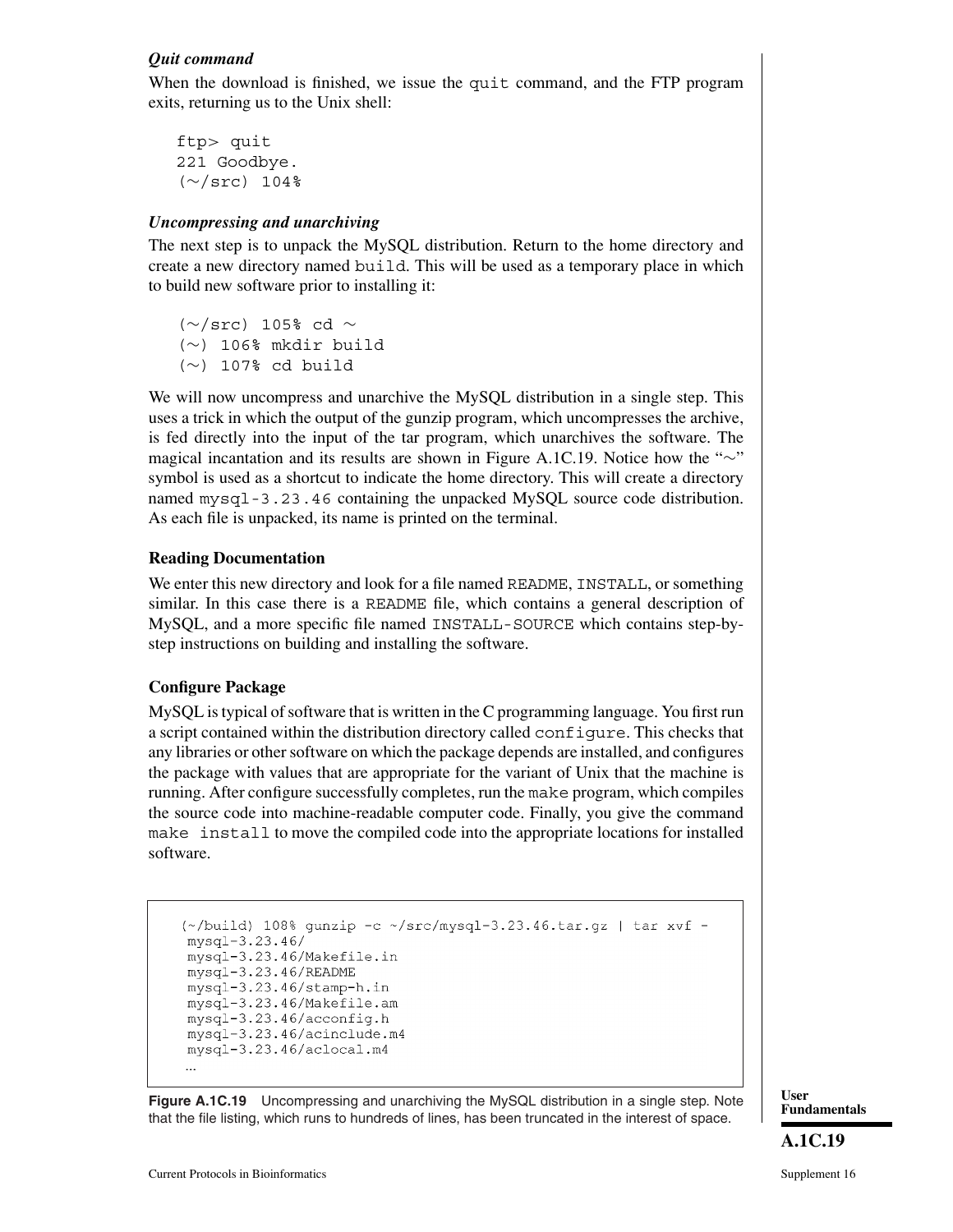```
(\sim/build/mysgl-3.23.46) 120%./configure
creating cache ./config.cache
checking host system type... i686-pc-linux-qnu
checking target system type... i686-pc-linux-gnu
checking build system type... i686-pc-linux-gnu
. . .
Remember to check the platform specific part in the reference manual for
hints about installing on your platfrom. See the Docs directory.
Thank you for choosing MySQL!
```
**Figure A.1C.20** Invocation and results of the configure script in the mysq1-3.23.46 directory. Note that the middle portion of the output has been omitted.

```
(\sim/build/mysgl-3.23.46) 121% make
 cd include; make link sources
make[1]: Entering directory '/usr/local/home/lstein/build/mysql-3.23.46/include'
 /bin/cp ../config.h my_config.h
make[1]: Leaving directory '/usr/local/home/lstein/build/mysql-3.23.46/include'
echo timestamp > linked include sources
cd libmysql; make link sources
 . . .
make[2]: Nothing to be done for 'all-am'.
make[2]: Leaving directory '/usr/local/home/lstein/build/mysql-3.23.46'
make[1]: Leaving directory
'/usr/local/home/lstein/build/mysql-3.23.46'
(~/build/mysql-3.23.46) 122%
```
**Figure A.1C.21** Running the make command. Note that most of the output has been omitted.

#### *Configure script*

We will step through this process. First, we run the configure script located in the mysql-3.23.46 directory. Since there might be other configure programs installed on your machine, we take care to run the particular one that MySQL comes with by using a path starting with "." to indicate the configure script located in the current working directory as shown in Figure A.1C.20.

Thankfully the configure script ran to completion. If it had detected that some software package that MySQL depends on was missing from the system, it would have failed part way through and notified us of the problem.

#### **Compile**

#### *Make program*

We now run make. The make program is a standard part of Unix rather than a MySQLspecific script, so we do not need to specify the current directory in its path (Fig. A.1C.21). Making the package is an involved process that takes several minutes to complete. If any errors are encountered during the process, make will terminate with any obvious ∗∗error∗∗ message (you can safely ignore any warnings that are issued). If make does fail, your best option is to refer the problem to someone more knowledgeable. Otherwise, you can proceed to make test and make install (see below).

#### *Make test*

Some software packages come with a set of tests that you can run to ensure that they have compiled correctly. If such tests are defined, you can invoke them with the command make test as shown in Figure A.1C.22.

**Unix Survival Guide**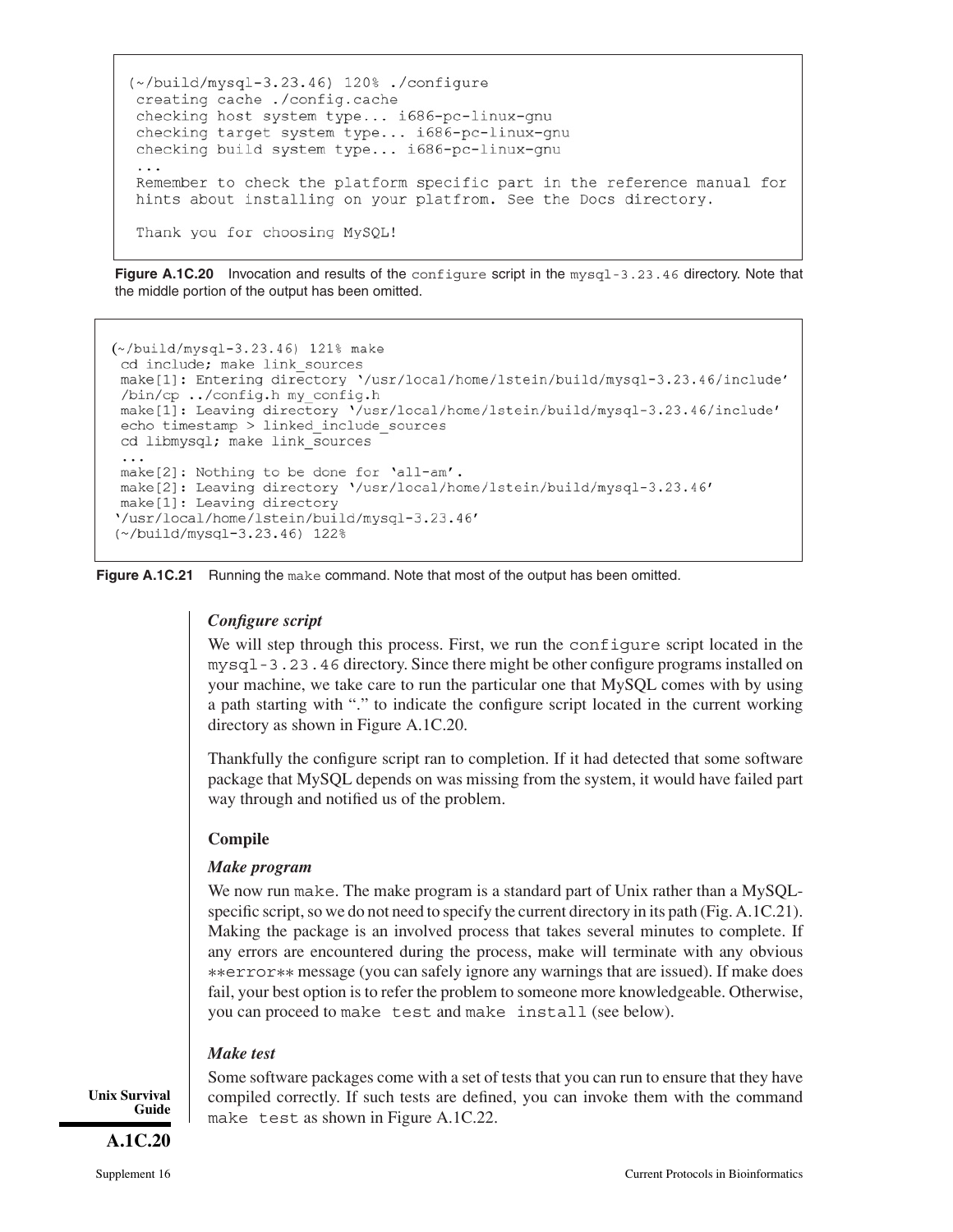| $\cdots$<br>TEST                     | USER |                      | SYSTEM ELAPSED       | RESULT   |
|--------------------------------------|------|----------------------|----------------------|----------|
| alias                                |      | $0.09$ $0.06$ $0.26$ |                      | [ pass ] |
| alter table                          |      |                      | $0.02$ $0.03$ $0.14$ | [ pass ] |
| analyse                              |      |                      | $0.03$ $0.02$ $0.06$ | [ pass ] |
| $\cdot$ $\cdot$ $\cdot$<br>variables |      | $0.04$ $0.00$ $0.08$ |                      | [ pass   |
| warnings                             |      | $0.04$ $0.01$ $0.06$ |                      | [ pass ] |

**Figure A.1C.22** Using the software-included make test command. Note that most of the output has been omitted for brevity.

All tests passed, so we can feel confident that MySQL will function properly. For packages that do not have any tests defined, the make test command will produce an error message similar to Don't know how to make test. Stop. In this case just skip the step.

## **Install**

#### *Su command*

The last step is to make install. The catch here is that you will have to log in as the root user in order to run this command. Assuming that you know the root password, you can use the su command to temporarily assume the identity of root without having to log out and in again:

(∼/build/mysql-3.23.46) 124% su Password: ∗∗∗∗∗∗∗∗ bash-2.05#

After issuing the su command, the system prompts us for the root password. After entering it, the shell prompt changes, telling us that we are now logged in as the root user (the prompt character "#" is usually, but not necessarily, reserved for root). You can skip this step if the Sudo program is installed and configured, as described later.

#### *Make install command*

We then run make install, and wait while the system copies the MySQL software into its installed locations as shown in Figure A.1C.23.

#### *Exit command*

After make install completes, we issue the exit command to return to our normal user privileges.

bash-2.05# exit (∼/build/mysql-3.23.46) 125%

You do not want to remain logged in as root longer than you need to, because as root you have access to commands that can seriously damage the system if issued inadvertently.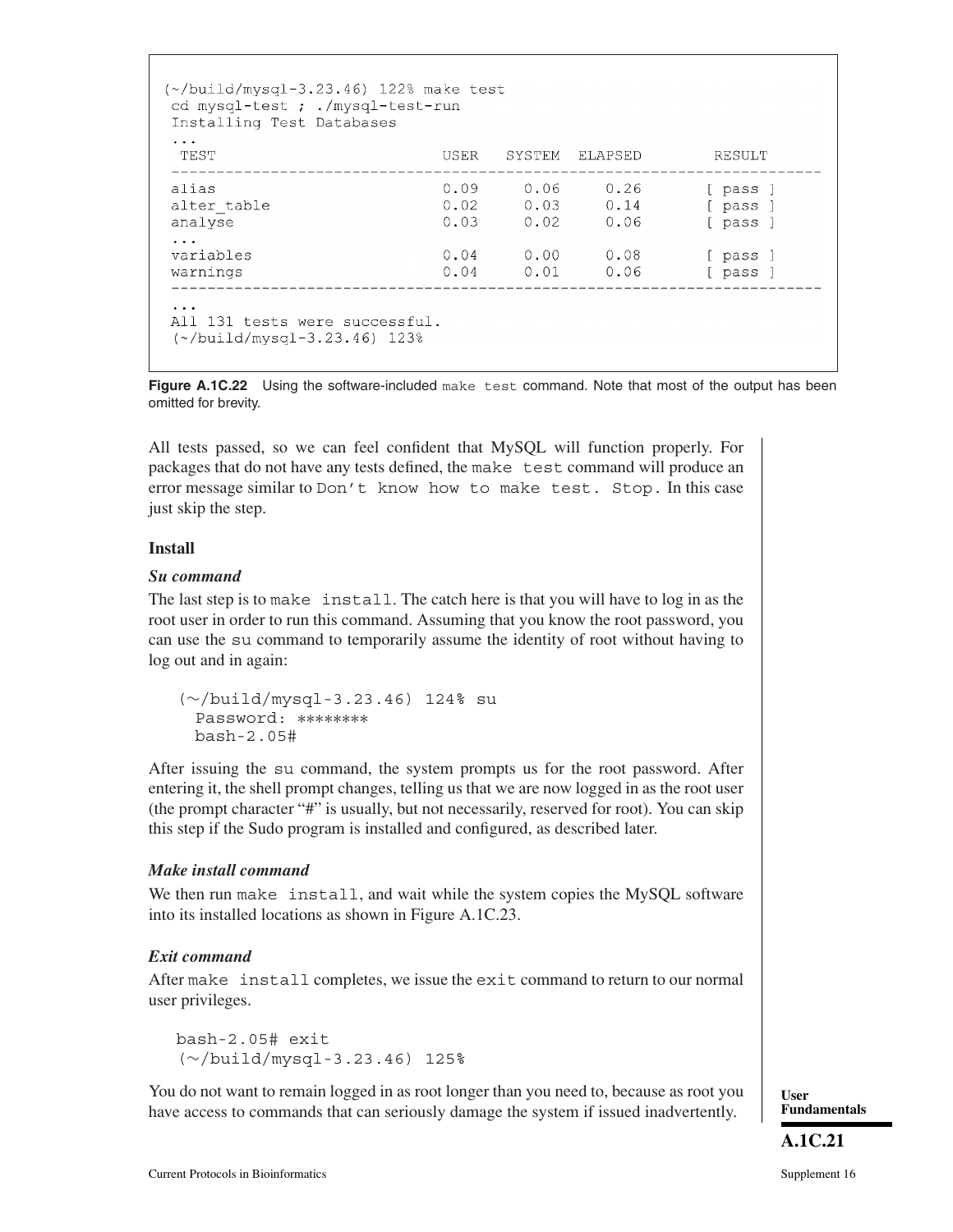```
bash-2.05# make install
Making install in include
make[1]: Entering directory '/usr/local/home/lstein/build/mysql-3.23.49/include'
make [2]: Entering directory '/usr/local/home/lstein/build/mysql-3.23.49/include'
make[2]: Nothing to be done for 'install-exec-am'.
 /bin/sh ../mkinstalldirs /usr/local/include/mysql
 /usr/bin/ginstall -c -m 644 dbug.h /usr/local/include/mysql/dbug.h
 /usr/bin/ginstall -c -m 644 m_string.h /usr/local/include/mysql/m_string.h
/usr/bin/ginstall -c -m 644 my_sys.h /usr/local/include/mysql/my_sys.h
 \sim \sim \sim
```
**Figure A.1C.23** Copying the MySQL software into its installed locations using the make install command. Note that most of the output has been omitted for brevity.

> There are now several steps that are specific to MySQL, including setting up databases and user accounts. These steps are described in the INSTALL-SOURCE file. Since they are not applicable to the general case, we won't cover them here.

#### *Make install with Sudo*

On many shared Unix systems you will not have access to the root password. On such systems, the system administrator may be able to give you limited root privileges using the Sudo system. On such systems you may be able to skip the su step entirely and run the privileged install step by issuing the command sudo make install. The system will prompt you for your password, become the root user temporarily, run make install, and then return you to your normal user status. Please see your system administrator for help with this. If you are the system administrator, you can read about how to configure Sudo by consulting the sudo and visudo manual pages (see The Manual Command, above).

## **Installing Software into your Home Directory**

What if you don't have the root password or Sudo privileges? With a little additional effort, you can install the software package in your home directory, something that you don't need root access to perform.

The key is to pass the optional  $-\text{prefix}=$  option to the configure script, specifying a location in your home directory after the equal sign. My home directory is /home/lstein and I would like MySQL to install itself in a subdirectory named mysql, so I pass the option --prefix=/home/lstein/mysql, as shown in Figure A.1C.24.

Be sure to use the full path to your home directory here. If you are unsure of the correct value, cd to your home directory and then issue the pwd command.

Now run the make and make test commands as described earlier. If all goes well, run make install. Since you are installing into your home directory, there is no reason to become root.

MySQL has been installed in your home directory. What now? If you inspect the contents of the ∼/mysql directory, you will discover that the installation process created a number of subdirectories (see Managing Files and Directories; Fig. A.1C.25).

By convention the bin subdirectory contains executable files (commands), man contains documentation, and include and lib together contain packages of code for use by software developers. The other directories contain mysql-specific components. The mysql program lives in ∼/mysql/bin, and you can run it by typing its complete path:

**Unix Survival Guide**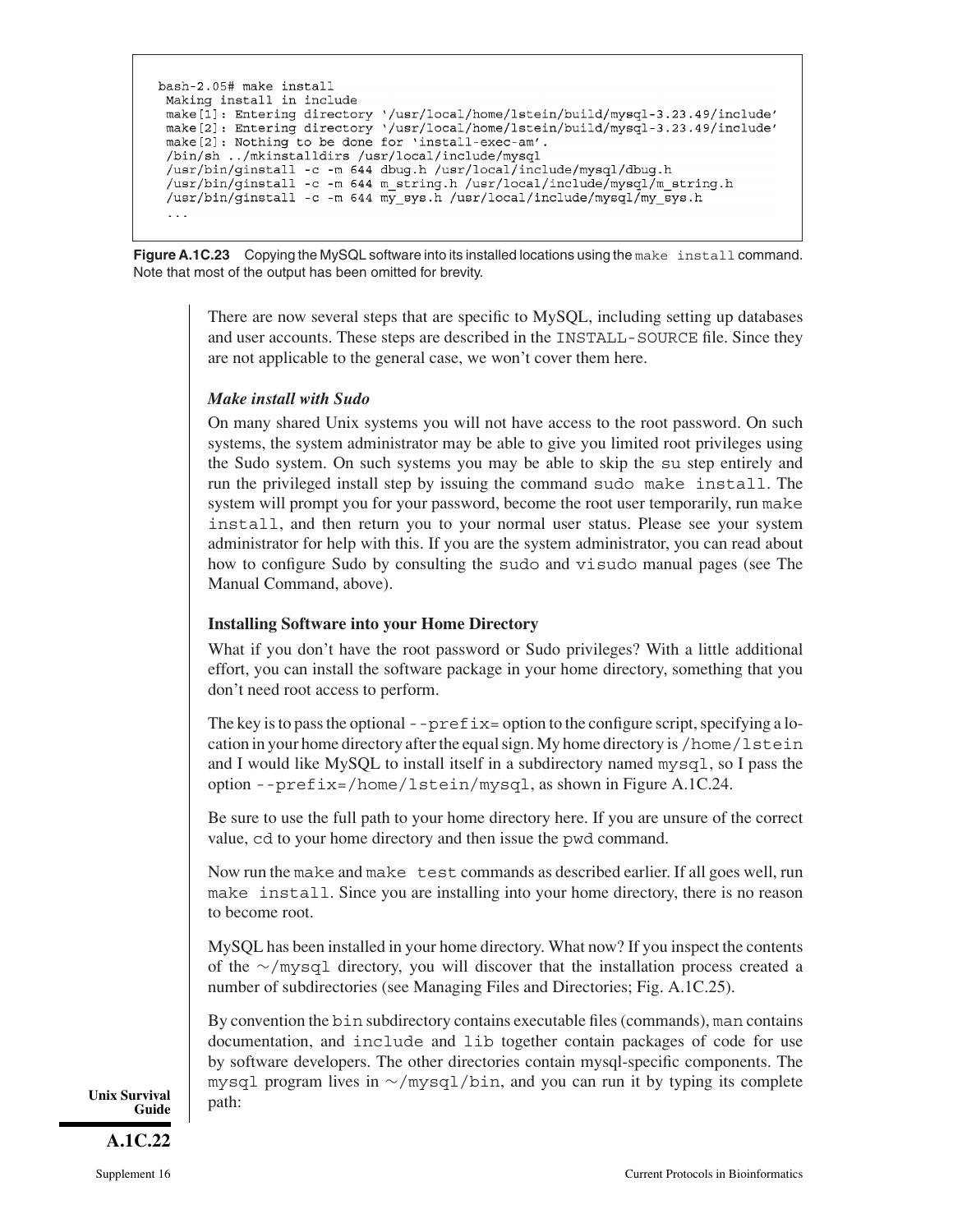(~/build/mysql-3.23.46) 135% ./configure --prefix=/home/lstein/mysql

**Figure A.1C.24** Providing a directory into which MySQL can install itself.

```
(\sim/buid/mysql-3.23.46) 140% ls \sim/mysql/sql-bench/
bin/
          info/ libexec/ mysql-test/
include/ lib/
                man/
                            share/
                                          var/
```
**Figure A.1C.25** Subdirectories of ∼ created during installation.

(∼/build/mysql-3.23.46) 141% ∼/mysql/bin/mysql

If you like, you can set up your environment so that ∼/mysql/bin is searched automatically whenever you type a command. This involves setting the environment variable PATH, which contains a list of directories to be searched for executables (see List Command).

As described earlier, the procedure to follow depends on which shell you are using. If you are using tcsh or csh, open the file .cshrc and add the following to the bottom:

setenv PATH ∼/mysql/bin:\$PATH

This will set the PATH environment variable to contain  $\sim$ /mysql/bin, followed by whatever was on the PATH before. Log out and in again. You should now be able type mysql without qualifying it with a path.

If you are using the bash, ksh, or sh shells, open .profile and add the following to the bottom:

export PATH=∼/mysql/bin:\$PATH

Again check that when you log out and in again, mysql is found automatically.

As before, you are advised to make copies of .cshrc or .profile before you do this. If you mess up PATH, the system may not be able to find any commands, including the cp command required to restore the original version of .cshrc or .profile. This isn't a cataclysm. Simply refer to cp using its explicit path, /bin/cp:

(∼) 142% /bin/cp cshrc.orig.cshrc

This will put .cshrc back the way it was before you modified it.

If you install a program and later move it to another location on your PATH, the system may not be able to find it until you log off and in again. With the csh and tchs shells, the command rehash may help the system find the command without doing this.

## **CONCLUSION**

Unix will feel alien and intimidating at first. Do not be inhibited, but feel free to explore and experiment with the Unix environment. With experience, you may eventually come to tolerate, if not appreciate, Unix's alternative take on the world.